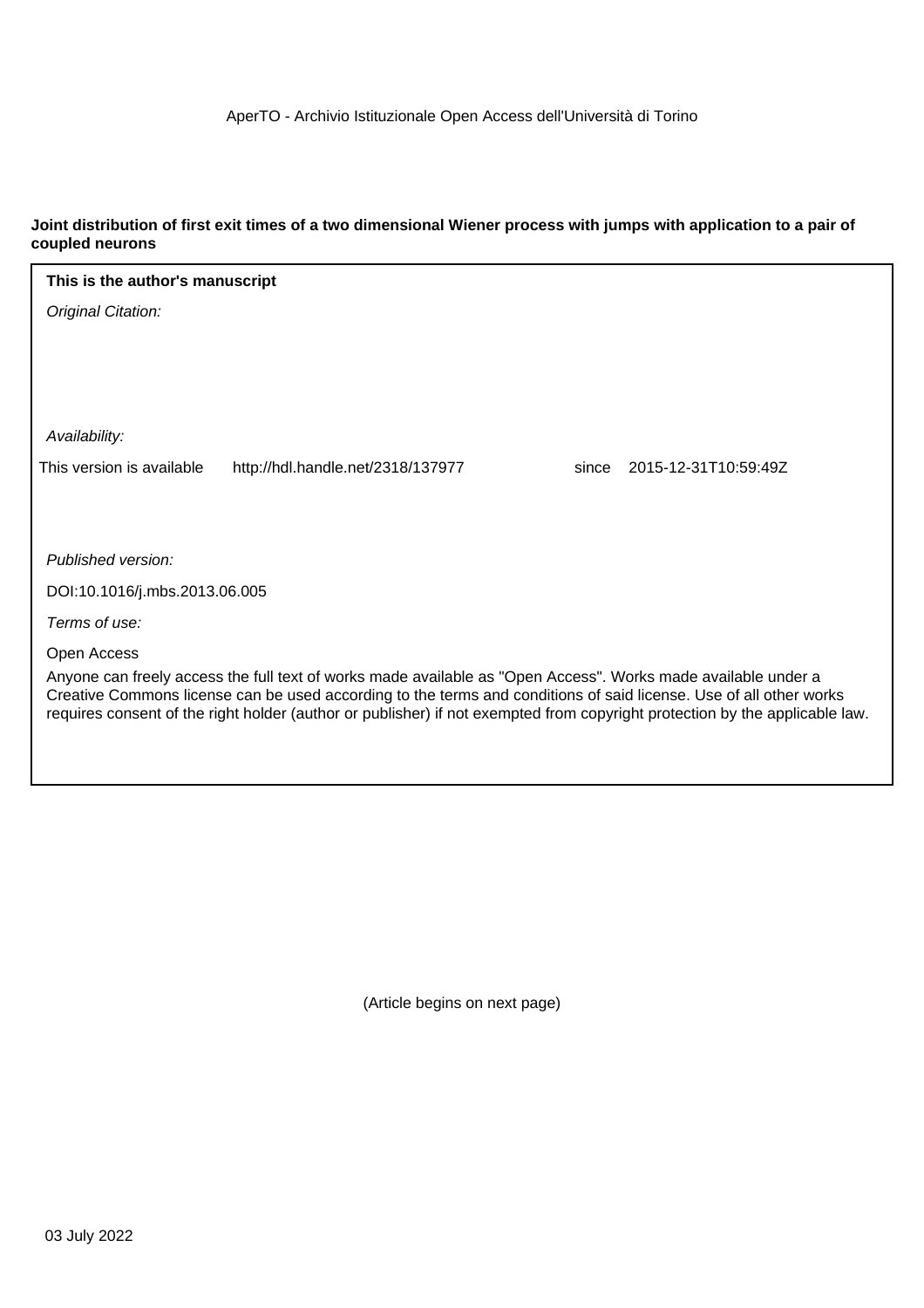

## UNIVERSITÀ DEGLI STUDI DI TORINO

This Accepted Author Manuscript (AAM) is copyrighted and published by Elsevier. It is posted here by agreement between Elsevier and the University of Turin. Changes resulting from the publishing process - such as editing, corrections, structural formatting, and other quality control mechanisms may not be reflected in this version of the text. The definitive version of the text was subsequently published in

*Mathematical Biosciences, Volume 245, Issue 1, September 2013, doi: 10.1016/j.mbs.2013.06.005* 

You may download, copy and otherwise use the AAM for non-commercial purposes provided that your license is limited by the following restrictions:

(1) You may use this AAM for non-commercial purposes only under the terms of the CC-BY-NC-ND license.

(2) The integrity of the work and identification of the author, copyright owner, and publisher must be preserved in any copy.

(3) You must attribute this AAM in the following format: Creative Commons BY-NC-ND license (http://creativecommons.org/licenses/by-nc-nd/4.0/deed.en), [*+ Digital Object Identifier link to the published journal article on Elsevier's ScienceDirect® platform*]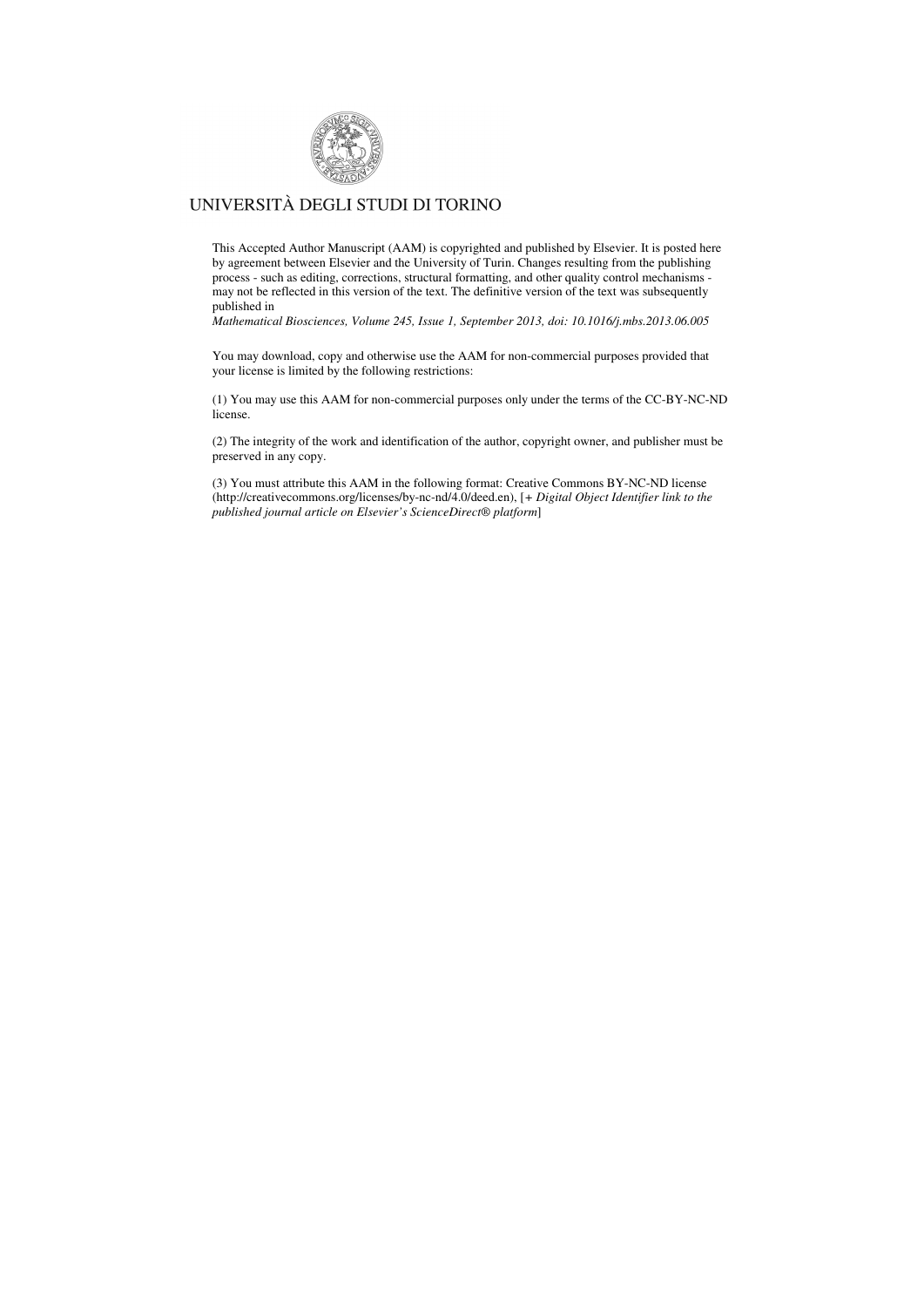# Joint distribution of first exit times of a two dimensional Wiener process with jumps with application to a pair of coupled neurons

Laura Sacerdote, Cristina Zucca<sup>1</sup>

*Department of Mathematics "G. Peano", University of Torino, Via Carlo Alberto 10, Turin, Italy*

## **Abstract**

Motivated by a neuronal modeling problem, a bivariate Wiener process with two independent components is considered. Each component evolves independently until one of them reaches a threshold value. If the first component crosses the threshold value, it is reset while the dynamics of the other component remains unchanged. But, if this happens to the second component, the first one has a jump of constant amplitude; the second component is then reset to its starting value and its evolution restarts. Both processes evolve once again until one of them reaches again its boundary. In this work, the coupling of the first exit times of the two connected processes is studied.

## *Keywords:*

First passage time, Jump diffusion process, Wiener process, Integrate and fire neuronal model.

## **1. Introduction**

Leaky integrate and Fire (LIF) models describe the membrane potential (MP) dynamics of single neurons through suitable diffusion processes constrained by a boundary. The process starts from the resting value of the membrane and evolves until it reaches, for the first time, a threshold value. These models assume that the MP of the neuron increases or decreases due to the arrival from the surrounding

*Email addresses:* laura.sacerdote@unito.it (Laura Sacerdote), cristina.zucca@unito.it (Cristina Zucca)

<sup>1</sup>Corresponding author: Cristina Zucca, Department of Mathematics "G. Peano", University of Torino, Via Carlo Alberto 10, Turin, Italy, tel: +39-011-6702850, fax: +39-011-6702878.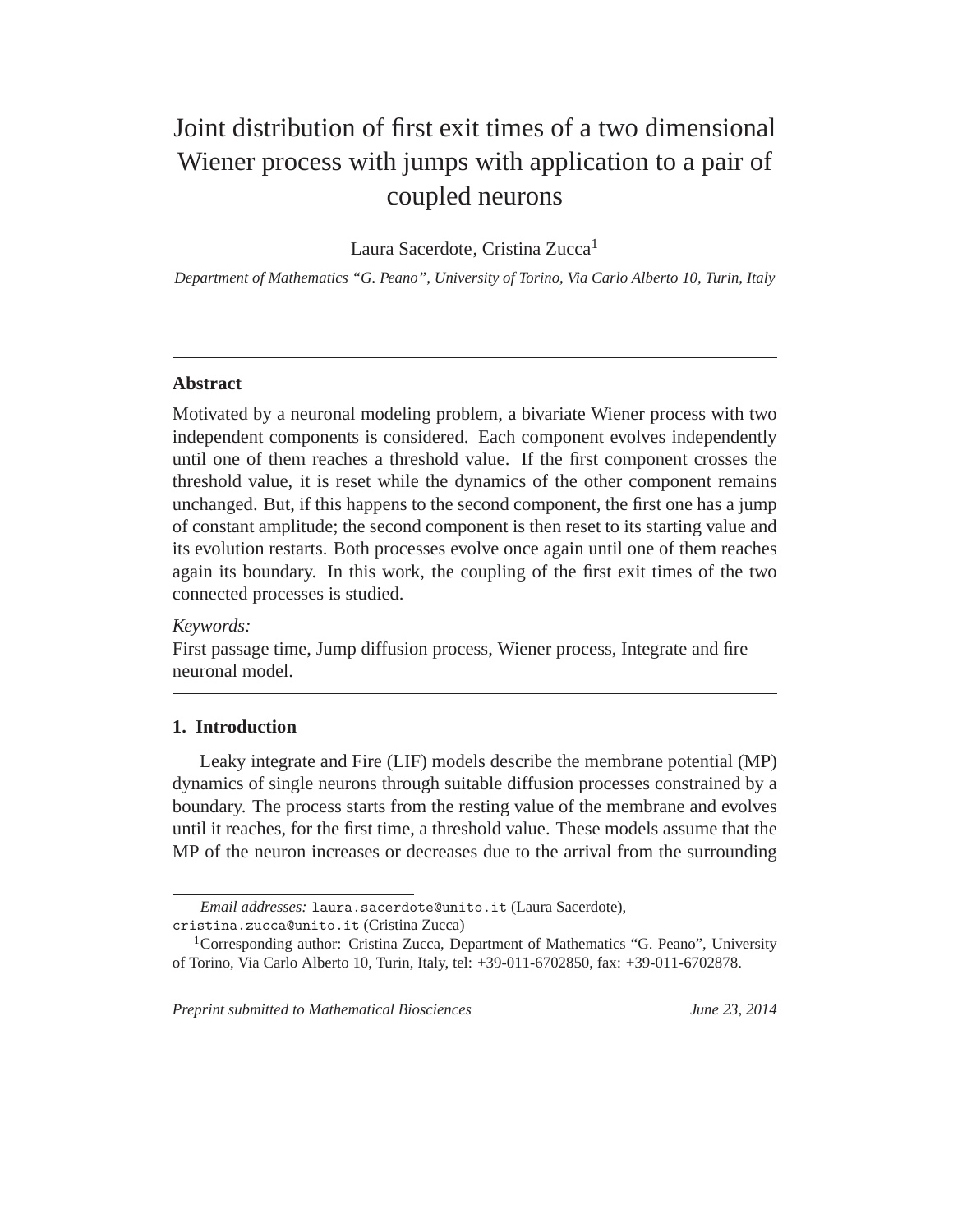network of excitatory or inhibitory postsynaptic potentials (PSPs). The neuron acts as an Integrator for the incoming inputs and the MP spontaneously decays in the absence of external inputs. When the inputs are of small amplitude and highly frequent, the discrete process describing the MP evolution is approximated by a diffusion process. The Ornstein-Uhlenbeck or the Feller (also known as Cox-Ingersoll-Ross) processes are the most popular diffusions used in LIF models (cf. [3, 4, 6, 14, 15, 16, 20]).

The analysis of these models requires the study of the First Exit Time (FET) problem of the diffusion through a boundary. Indeed the interspike intervals (ISIs) are identified with the FET of the stochastic process through the boundary. After each spike the membrane potential is reset to its resting value and successive ISIs are described by independent identically distributed (iid) random variables. The solution of the FET problem for diffusions is mathematically complex and considerable efforts have been put into its study. The only process for which a closed form expression of the FET distribution is available is the Wiener process. This process describes the membrane potential evolution disregarding its spontaneous decay toward the resting potential in the absence of external inputs. The model is known as the Integrate and Fire model (IF) and was proposed in a pioneering paper by Gerstein and Mandelbrot (cf. [8]). Despite its strong simplification, the IF model has played an important role in the study of single neurons dynamics. Numerical methods, reliable simulation techniques and approximate solutions are available for LIF models. However, no closed form solutions have been developed (cf. [20]). Hence, in order to develop suitable estimators for the parameters of the models and to get some insight on the qualitative behavior of LIF models, the Wiener process was used to test both numerical and simulation tools.

Simultaneous recordings of the spike activity of groups of neurons (the so called raster displays) are now available. Recent research disregards single neurons behaviors and focuses only on the features characterizing networks of neurons (cf. [2, 18, 24]). Observed dynamics include synchronism phenomena as well as delayed spikes and appearance of the specific spatio-temporal pattern in the raster displays (cf. [11]). Mathematical models have been an important tool for the study of the single neuron code and we expect that they will contribute to the understanding of neural networks. However, compared to single neuron models, neural networks present increased mathematical difficulties. Often researchers depend on simulations to study networks models. This fact may limit the interest of mathematical models. Hence the development of new mathematical tools for the study of neural networks is required. This paper is a first attempt in this direction.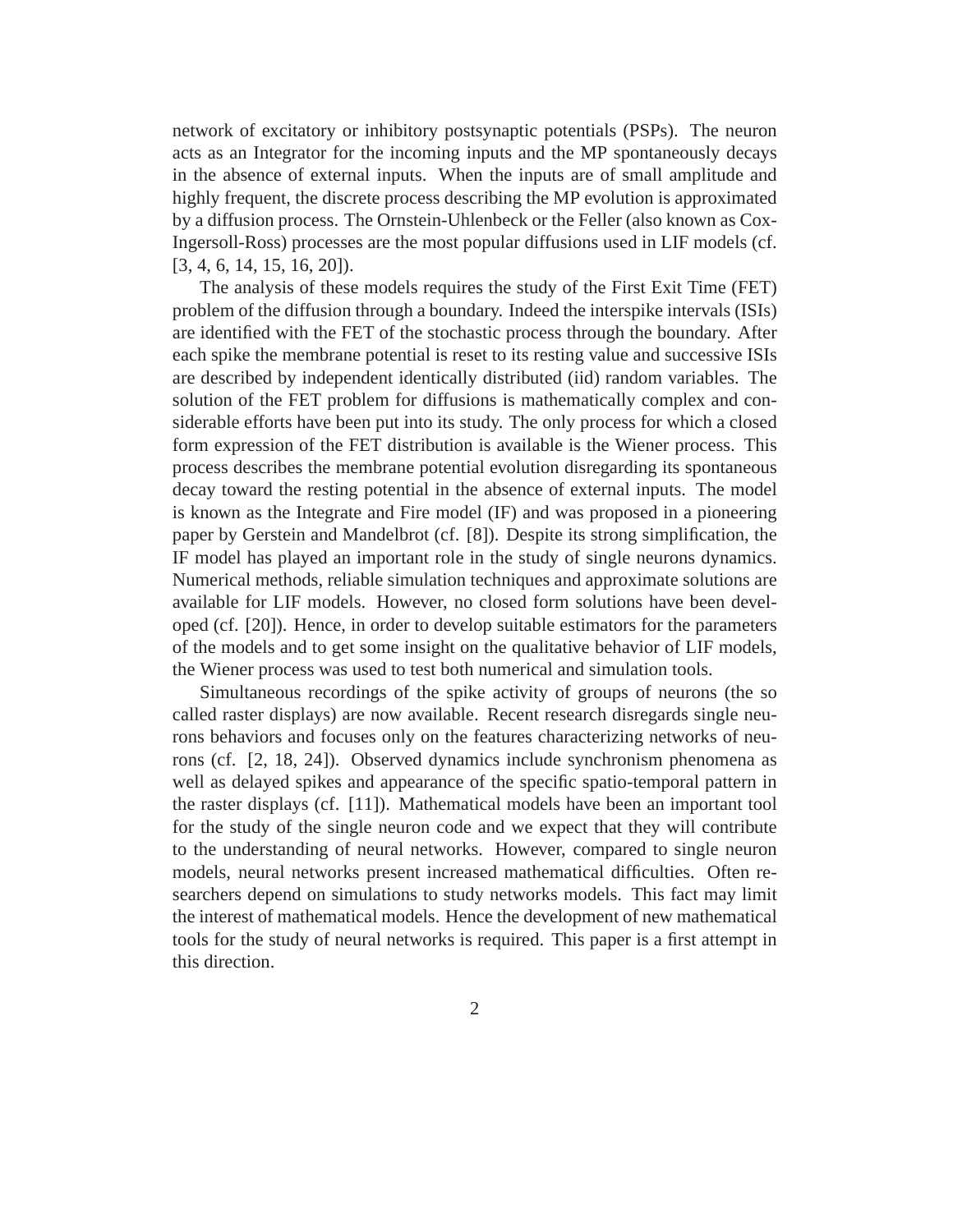Different classes of models describe neural networks. In some cases, the behavior of each neuron of the network is oversimplified and it is represented through a binary random variable. By contrast, Hodgkin and Huxley type models consider the most important biophysical features of the neuron but suffer from the drawback of using non linear systems of partial differential equations (cf. [9]). They are useful for simulation purpose [13] but their analytical study is discouraging. LIF models of single neurons are a good compromise between a reasonable realism and mathematical tractability. Hence they are good candidates for the mathematical study of neural networks as well as dependence properties of ISIs of groups of neurons. Some preliminary results in this frame can be found in [10, 25]. We propose the use of IF models as a first step toward the analytical study of a couple of neurons.

Mathematical difficulties of joint distributions of ISIs do not change when two or more neurons are considered. However, when dealing with many units networks, the notation become heavy. Hence, in this paper we limit ourselves to the study of two neurons. In Section 2 we consider the two neurons and following ([21, 22]) we model their MP evolution through diffusion processes with jumps. The dependence between the two neuron dynamics is determined by the jumps that occur in the MP of a neuron when the other neuron has a spike.

The description of the resulting coupled point processes requires the knowledge of the joint distribution of spike epochs of the two neurons. Unfortunately this study presents strong mathematical difficulties if the involved processes are the Ornstein Uhlenbeck or the Feller process. Previous research on this model used simulations but the development of suitable mathematical tools is desirable to achieve a better comprehension of the neural code. On the basis of the important role played by the IF models for the description of single neurons, in this paper we resort to the Wiener process with jumps to describe the MPs evolution. In Section 3 we introduce the necessary mathematical background and the notation required to deal with the processes involved in the model. In this frame we also introduce the forward times which characterize the spike time series. In Section 4, we present our results on the joint distribution of these times for the case of two neurons. Finally, in Section 5 some examples which illustrate the features of the considered network are discussed.

## **2. The model**

We consider a couple of neurons. In absence of coupling, according to the IF paradigm, for  $t > t_0$ , we describe the subthreshold MP evolution of neuron 1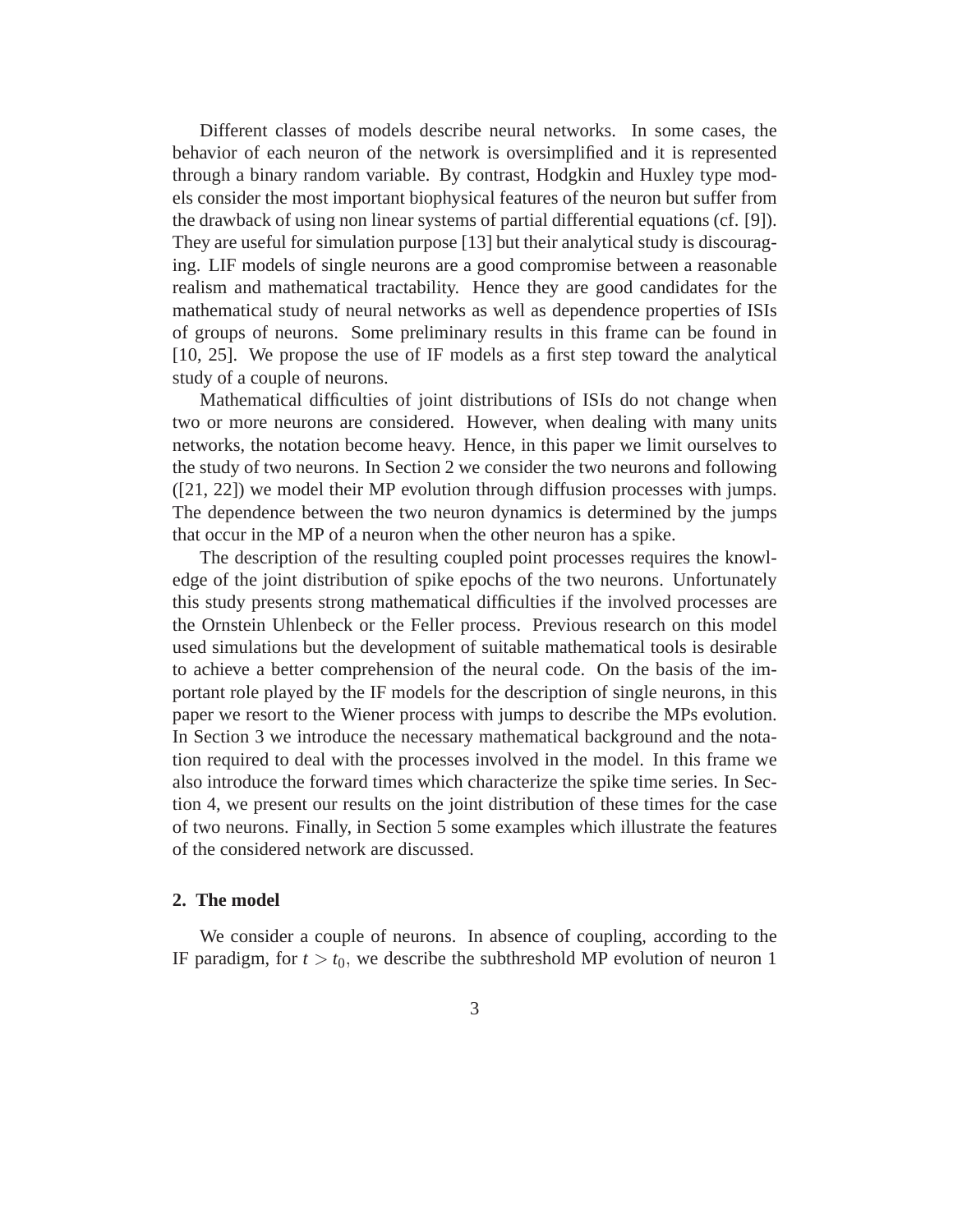and 2 through two independent Wiener processes with drift  $\mu_i \in \mathbb{R}$  and diffusion coefficient  $\sigma_i > 0$ ,

$$
dX_i(t) = \mu_i dt + \sigma_i dW_i(t).
$$
 (1)

with  $X_i(t_0) = x_{0i}$ , for  $i = 1, 2$ . Here  $W_i(t)$ ,  $i = 1, 2$  are two independent standard Wiener processes.

Each neuron releases a spike when its MP reaches its threshold  $b_i > x_{0i}$ . After each spike their MP is reset to the resting value  $x_{0i}$  and the MP evolution restarts. ISIs of neurons are iid random variables. They are determined as FET of the Wiener process through their boundaries. Then we introduce the coupling between the two neurons dynamics as follows. The spike activity of neuron 2 determines an instantaneous jump, of amplitude *h* of the MP of neuron 1. When neuron 2 is excitatory the jump amplitude is positive while it is negative when neuron 2 is inhibitory. After the jump the MP of neuron 1 pursues its evolution as a Wiener process  $X_1(t)$  until a new jump is determined by a spike of neuron 2 or until it attains its threshold  $b_1$  (cf. Fig. 1). As soon as the MP value of neuron 1 becomes larger than the threshold value, neuron 1 releases a spike then its MP is instantaneously reset to its resting value. Then its evolution restarts with a new jump diffusion process. For neuron 1, the potential between spikes satisfies

$$
d\tilde{X}_1(t) = \mu_1 dt + \sigma_1 dW_1(t) + hdN(t)
$$
\n(2)

where  $N(t)$  is a renewal process whose inter-event times have an inverse Gaussian distribution. Similar processes were studied in [12]. Neuron 1 and 2 spike simultaneously when the release of a spike from neuron 1 is determined by a jump of its MP. Note that in this model the spike activity of neuron 1 has no effect on neuron 2 but generalizations of this model could include a reciprocal effect of the spikes of the two neurons.

According to this model, the ISIs of neuron 1 are modeled as successions of FETs of the considered jump diffusion process from the interval  $(-\infty, b_1)$  while the ISIs of neuron 2 are a sequence of FETs of the pure diffusion process through the threshold  $b_2$ . ISIs of neuron 1 are independent random variables. However these random variables are dependent from the spikes epochs of neuron 2. In order to understand the properties of this dependence we have studied the joint distribution of specific times characterizing the two spike trains, specifically the joint distribution of forward times of the two spike trains (cf. [7]). In [22] simulations were used to study this distribution for the Ornstein Uhlenbeck process with jumps. Aiming to obtain analytical and numerical results, in this paper we limit our interest to the Wiener process with jumps. In the Section 4 we show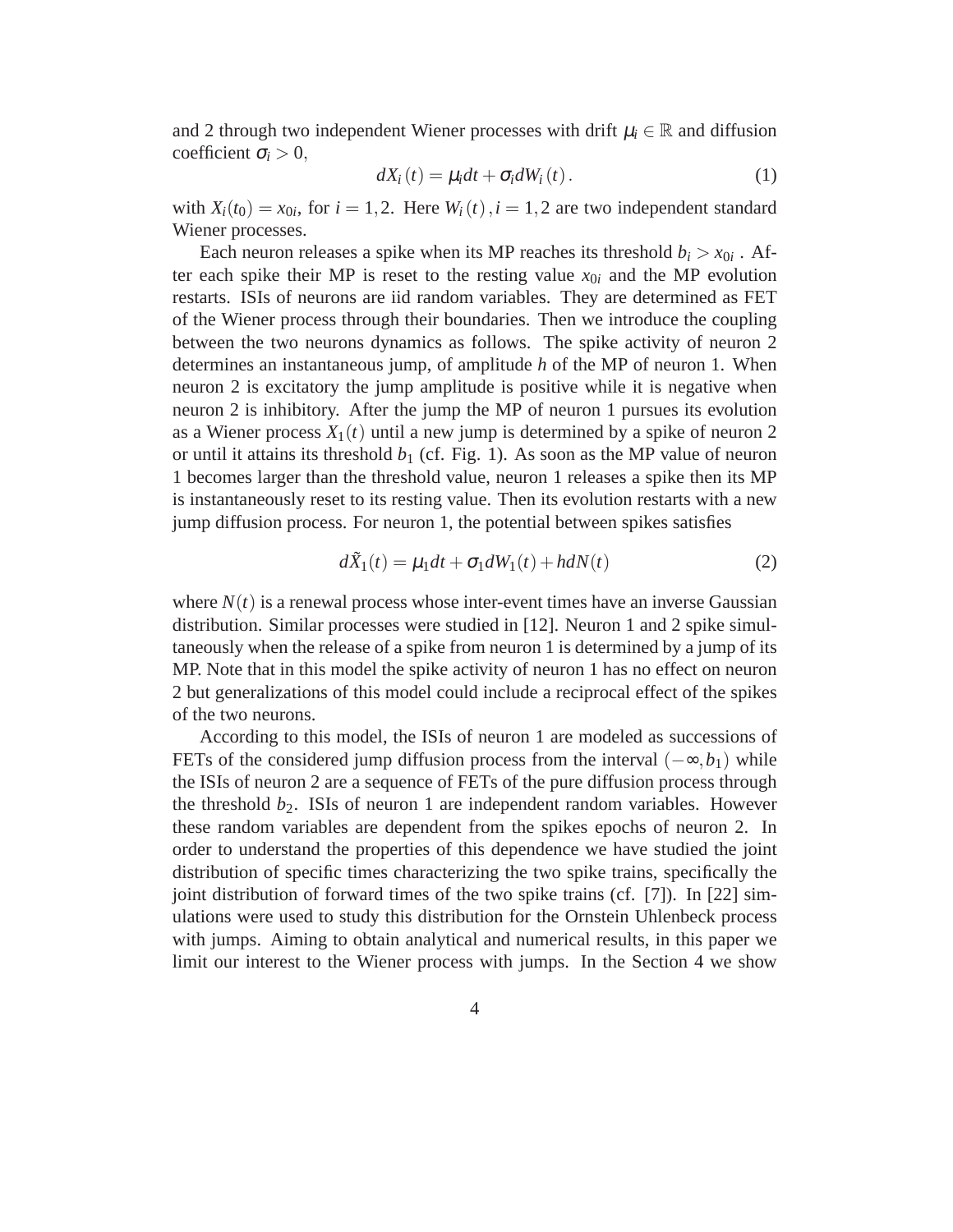

Figure 1: Trajectories of the evolution of the MP of the two neurons, with their spike times. The first spike time of  $\tilde{X}_1$  and  $\tilde{X}_2$  are synchronous due to the jump.

that this choice allows the determination of a closed form expression for this joint distribution, together with suitable bounds.

A particular instance of interest arises when the two neurons spike simultaneously. The proposed model allows the description of both this case and the case of ISIs which start at different epochs in the two spike trains. Extensions to more complex processes request further efforts that we will consider in future works.

#### **3. Mathematical background**

We consider the processes  $\mathbf{X}(t) = \{(X_1, X_2)(t); t \ge t_0\}$ ,  $\mathbf{\tilde{X}}(t) = \{(\tilde{X}_1, \tilde{X}_2)(t); t \ge t_0\}$  $t_0$  and  $\mathbf{X}^a(t) = \{(X_1^a, X_2^a)(t); t \ge t_0\}$  and a two dimensional boundary  $\mathbf{b} = (b_1, b_2) \in$  $\mathbb{R}^2$ . The first process is a two dimensional Wiener process whose components are independent and are described by (1). With  $\mathbf{\tilde{X}}(t)$  we indicate the process obtained from  **by adding jumps to the first component any time the second component** attains its boundary and characterized by instantaneous resetting of the spiking component, as explained in Section 2. Note that the realizations of the two processes are driven by the same Wiener process. Furthermore  $X^a(t)$  denotes the process  $X(t)$ , with an absorbing boundary **b** whose components are

$$
X_i^a(t) = \begin{cases} X(t) & t < T_{b_i} \\ b_i & t \ge T_{b_i} \end{cases} \tag{3}
$$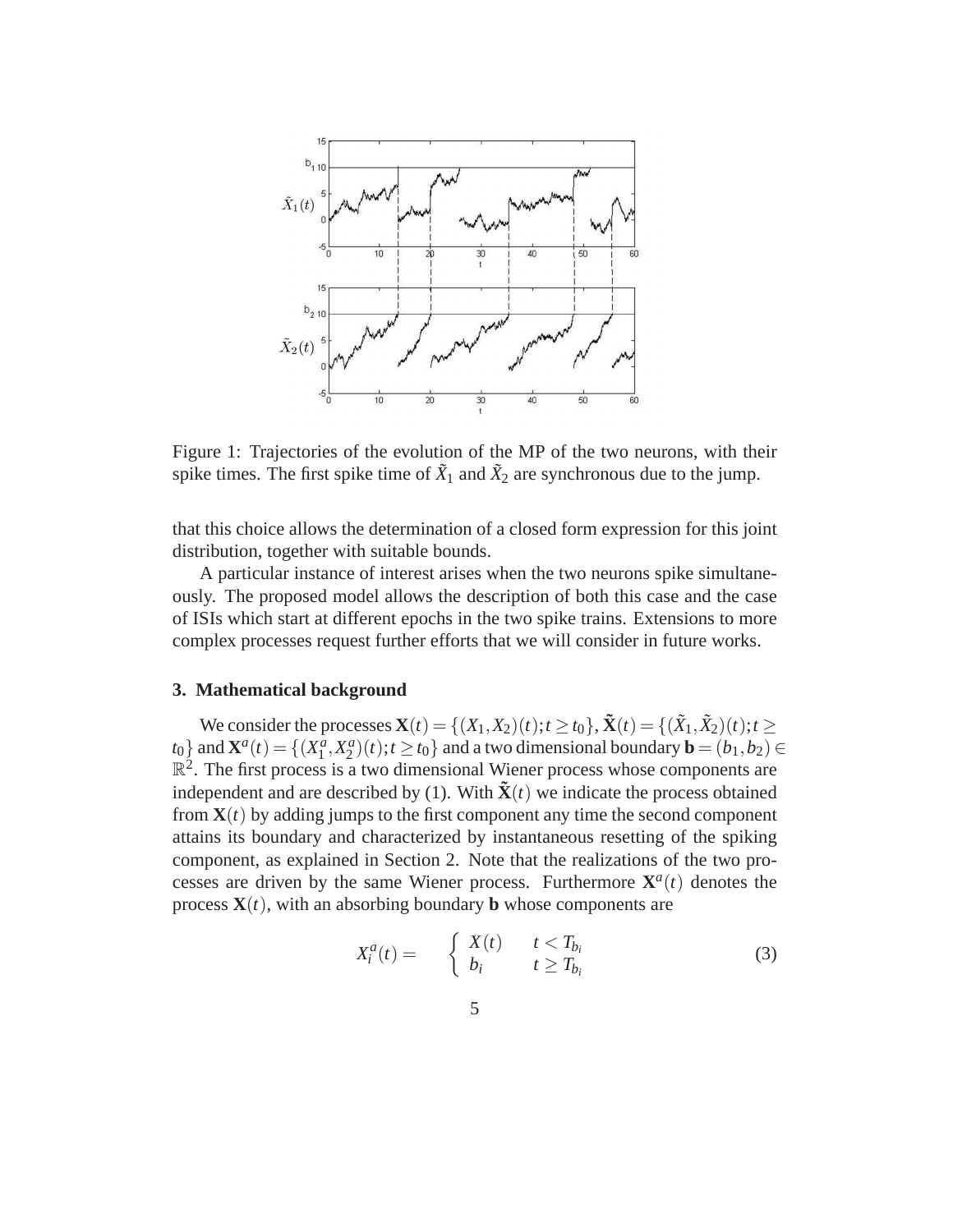where  $i = 1, 2$  and  $b_1 > x_{01}$  and  $b_2 > x_{02}$ .

For a general process **Y** we denote  $F_Y(y, t | x, s) = \mathbb{P}(Y(t) < y | Y(s) = x)$  and

$$
f_{\mathbf{Y}}(\mathbf{y},t|\mathbf{x},s) = \frac{\partial^2 \mathbb{P}\left(\mathbf{Y}(t) < \mathbf{y} \,|\mathbf{Y}(s) = \mathbf{x}\right)}{\partial y_1 \partial y_2} \qquad s < t \tag{4}
$$

the transition probability distribution (pDf) and density function (pdf), respectively. Here we have  $\mathbf{x} = (x_1, x_2) \in \mathbb{R}^2$  and  $\mathbf{y} = (y_1, y_2) \in \mathbb{R}^2$ . The transition pdf of  $X_i^a(t)$ , for *x*, *y* ∈ (−∞, *b<sub>i</sub>*), *i* = 1, 2 is given by [5, 17]

$$
f_{X_i^a}(x,t|y,s) = \frac{1}{\sigma_i \sqrt{2\pi (t-s)}} \left[ \exp\left(-\frac{(x-y-\mu_i(t-s))^2}{2\sigma_i^2 (t-s)}\right) - \exp\left(\frac{2\mu_i(b_i-y)}{\sigma_i^2} - \frac{(x-2b_i+y-\mu_i(t-s))^2}{2\sigma_i^2 (t-s)}\right) \right].
$$
 (5)

We denote the transition pDf as  $F_{X_i^a}(x,t|y,s)$  (cf. [20]).

Each component of  $\tilde{\mathbf{X}}$  attains its boundary *b<sub>i</sub>* at times  $\tilde{S}_{b_i}^{(k)}$ .  $\tilde{S}_{b_i}^{(k)}$ ,  $k \in \mathbb{N}$  with  $\tilde{S}_{b_i}^{(0)}$  $b_i^{(0)} = 0.$ After each crossing the component is instantaneously reset to its initial value and restarts. Consider the *k*-th FET  $\tilde{T}_{h}^{(k)}$  $\hat{X}_{i}^{(k)}$  of the jump process  $\tilde{X}_{i}$ , that starts in  $x_{0i}$  at time  $\tilde{S}_{h}^{(k-1)}$  $b_i^{(k-1)}$ , through the boundary  $b_i$  for  $k \in \mathbb{N}^+$ . For  $i = 1, 2, k \geq 2$ ,  $\tilde{T}_{b_i}^{(k)}$  $\frac{b_i^{(k)}}{b_i}$  is a random variable whose distribution coincides with the conditional distribution of

$$
\inf \left\{ t - \tilde{S}_{b_i}^{(k-1)} > 0 : \tilde{X}_i(t) > b_i \right\} \tag{6}
$$

given  $\tilde{S}_{h}^{(k-1)}$  $b_i^{(k-1)} = \rho$ , where  $\rho \ge 0$  and

$$
\tilde{T}_{b_i}^{(1)} = \inf \{ t > 0 : \tilde{X}_i(t) > b_i \}.
$$
 (7)

Similarly, we denote as  $T_{h}^{(k)}$  $b_i^{(k)}$  the *k*-th FET of the diffusion process  $X_i$  through the boundary  $b_i$  for  $k \in \mathbb{N}$ . Since  $\tilde{X}_2(t)$  coincides with  $X_2(t)$ , we have  $T_{b_2}^{(k)}$  $b_2^{(k)} =$  $\tilde{T}^{(k)}_{bc}$  $\mathcal{L}_{b_2}^{(k)}$ , where  $\{T_{b_i}^{(k)}\}$  $b_i^{(k)}$ ,  $k \ge 1$ } are iid random variables with Inverse Gaussian (IG) distribution with mean  $(b_i - x_{0i})/\mu_i$  and shape parameter  $(b_i - x_{0i})^2/\sigma_i^2$ , i.e., using the spatial homogeneity of the Wiener process, with pdf [5, 17]

$$
f_{T_{b_i-x_{0i}}^{(k)}}(t) = \frac{b_i - x_{0i}}{\sqrt{2\pi\sigma_i^2 t^3}} \exp\left(\frac{(b_i - x_{0i} - \mu_i t)^2}{2\sigma_i^2 t}\right).
$$
 (8)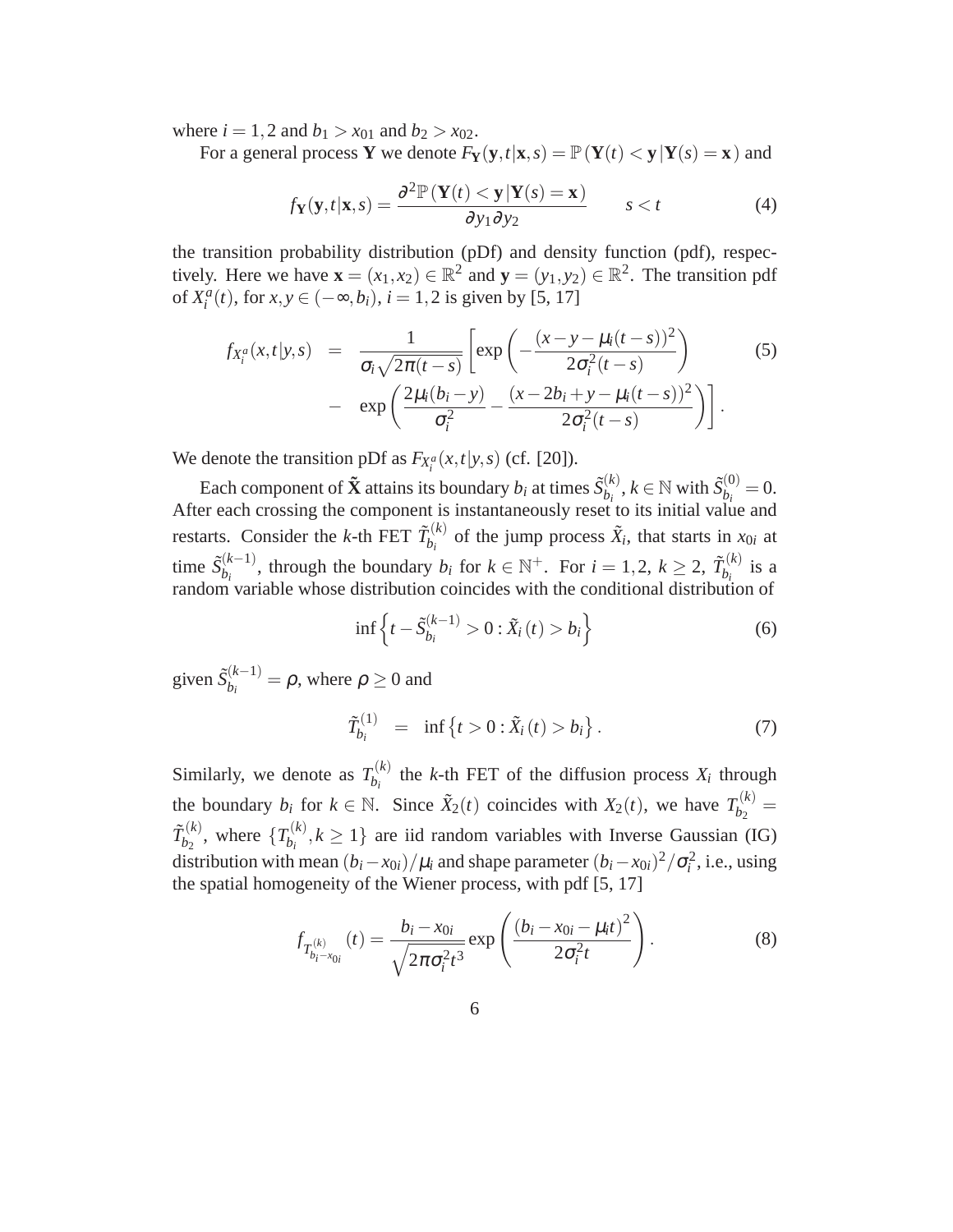We denote with  $F_{T_{b_i-x_{0i}}}$ (*t*) its pDf (cf. [20]).

Since IG distribution is stable (cf. [19], p. 344),  $S_h^{(k)}$  $b_i^{(k)}$  has again IG distribution with mean  $(b_i - x_{0i})k/\mu_i$  and shape parameter  $(b_i - x_{0i})^2k^2/\sigma_i^2$ . We also note that the intertimes  $\tilde{T}_{h}^{(k)}$  $b_1^{(k)}$ ,  $k = 1, 2, \ldots$  are not independent random variables, due to the absence of reset of the second component when the first component exits from its boundary.

In general, the boundary can be time dependent. We denote the FET of the Wiener process through the boundary  $c(t)$  as  $T_{c(t)}$ .

For a given random variable *Z* we denote  $F_Z(z) = \mathbb{P}(Z \leq z)$  and  $f_Z(z)dz =$  $\mathbb{P}(Z \in dz)$  the pDf and pdf, respectively. The pDf and pdf of the two dimensional random variable  $T = (T_{b_1}, T_{b_2})$ , representing the FET of  $X(t)$  through **b**, are  $F_{\mathbf{T}}(\mathbf{t}) = \mathbb{P}(T_1 \le t_1, T_2 \le t_2)$  and  $f_{\mathbf{T}}(\mathbf{t})$ , respectively. Similar notation hold for the exit time  $\tilde{\mathbf{T}}$ .

We want to characterize the dependence between the two point processes determined by the sequence of crossings of the boundary. For this aim we introduce the forward time (cf. [7], p. 61). For  $\tilde{S}_{h}^{(k)}$  $b_1^{(k)} = \rho$ , with  $\rho \ge 0$  we define the forward time  $\Theta_{h_2}^{(\rho)}$  $\binom{(\rho)}{b_2}$  as the intertime between  $\tilde{S}_{b_1}^{(k)}$  $\delta_{b_1}^{(k)}$  and the epoch, after  $\tilde{S}_{b_1}^{(k)}$  $\tilde{X}_2$  first  $\tilde{X}_2$  first crosses  $b_2$  (cf. Fig. 2). The study of the joint distribution of  $(\tilde{T}_{b_1}^{(k+1)})$  $\theta_{b_1}^{(k+1)}, \Theta_{b_2}^{(\boldsymbol{\rho})}$  $b_2^{(\mu)}$ , given that  $\tilde{S}_{h_1}^{(k)}$  $b_1^{(k)} = \rho$ , characterizes the dependence between the two point processes and its study is the goal of this work.



Figure 2: Scheme for the forward time  $\Theta_{h_2}^{(\rho)}$  $\frac{(p)}{b_2}$ .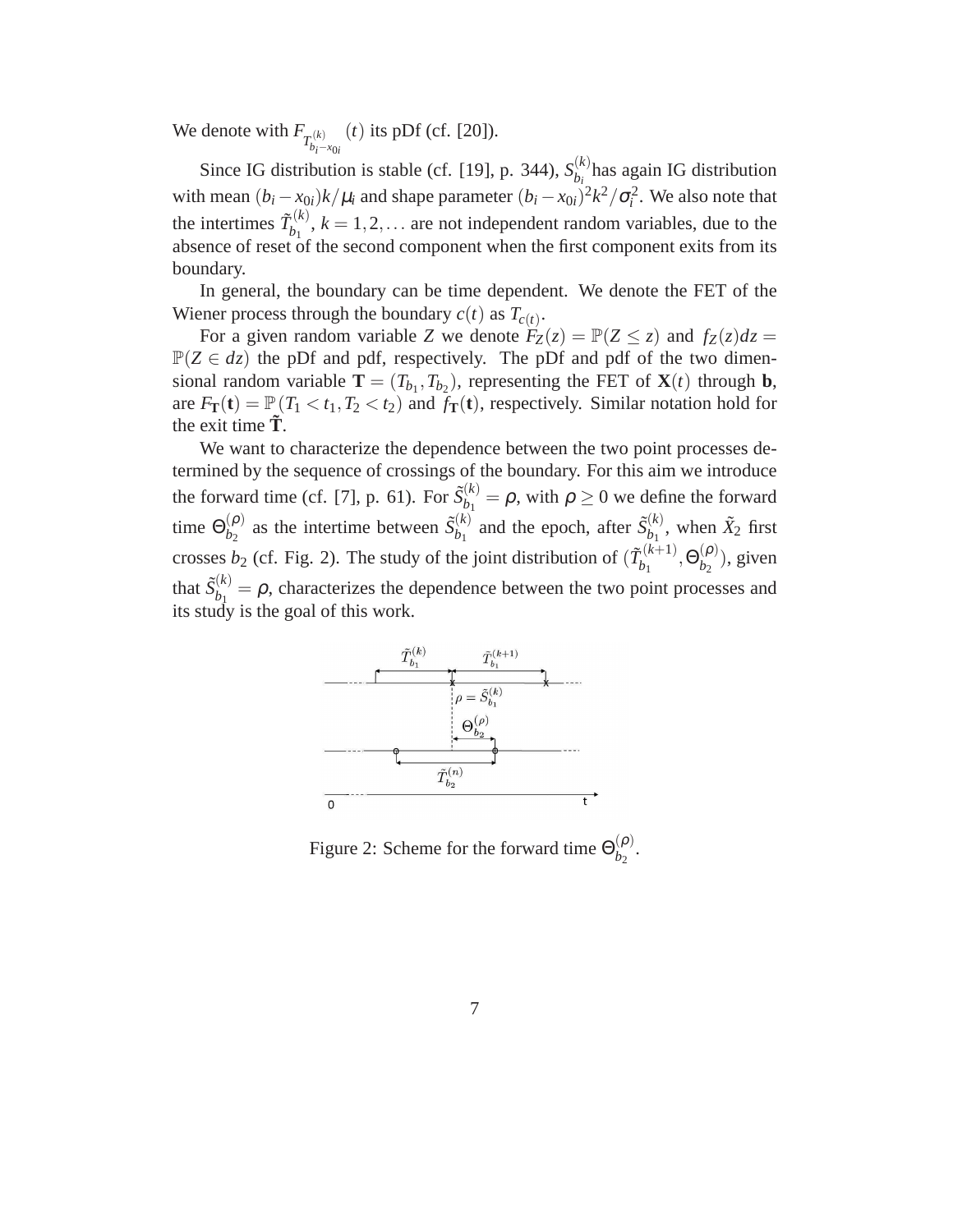## **4. Joint distribution of the forward times**

The process  $\tilde{X}_1(t)$  is not a Markov process due to the absence of resetting of the second component when the first crosses the boundary and due to the presence of jumps with intertimes characterized by IG distribution. However, both the bidimensional process  $\tilde{\mathbf{X}}(t)$  and the second component  $\tilde{X}_2(t)$  are Markov processes. Using this property we compute the joint pdf of the random variable  $(\tilde{T}_{h_1}^{(k+1)})$  $\theta_{b_1}^{(k+1)}, \Theta_{b_2}^{(\boldsymbol{\rho})}$  $\binom{(p)}{b_2}$ conditioned on the event  $\{S_h^{(k)}\}$  $b_1^{(k)} = \rho$ .

This conditioning can then be removed by multiplying the conditioned density for the pdf  $f_{\tilde{S}_{h_0}^{(k)}}(\rho)$ , i.e. for the IG distribution, and integrating with respect to all admissible values of  $\rho$ . To simplify the notation, in the following we avoid to write explicitly the conditioning event, when not necessary.

**Theorem 1.** Let us choose 
$$
k \in \mathbb{N}
$$
,  $S_{b_1}^{(k)} = \rho$ . The joint pDf of  $(\tilde{T}_{b_1}^{(k+1)}, \Theta_{b_2}^{(\rho)})$  is

$$
F_{(\tilde{T}_{b_1}^{(k+1)}, \Theta_{b_2}^{(\rho)})}(u, v) =
$$
\n
$$
= \int_0^{\min\{u, v\}} f_{T_{b_1}}(\tau) \int_{\tau}^v f_{\Theta_{b_2}^{(\rho)}}(\theta) d\theta d\tau +
$$
\n
$$
+ \int_0^{\min\{u, v\}} \int_{b_1 - h}^{b_1} f_{X_1^a}(x, \rho + \theta | 0, \rho) f_{\Theta_{b_2}^{(\rho)}}(\theta) dxd\theta +
$$
\n
$$
+ \int_0^{\min\{u, v\}} f_{\Theta_{b_2}^{(\rho)}}(\theta) \int_{\theta}^u \sum_{n=0}^{\infty} \int_{\rho + \theta}^{\rho + \tau} \cdots \int_{\rho + \theta}^{\rho + \tau} f_{(S_{b_2}^{(m)}, ..., S_{b_2}^{(m+n)}, N_{[\rho + \theta, \rho + \tau]})} (s_1, ..., s_n, n)
$$
\n
$$
\int_{-\infty}^{b_1} f_{T_{c_n(t) - \omega}}(\tau - \theta) f_{X_1^a}(\omega, \rho + \theta | 0, \rho) ds_1 ... ds_k d\omega d\tau d\theta.
$$
\n(9)

*where*

$$
f_{\Theta_{b_2}^{(\rho)}}(v) = \int_{-\infty}^{b_2} f_{T_{b_2-z}}(v) \int_0^{\rho} f_{X_1^a}(z,\rho|0,\xi) \sum_{k=0}^{\infty} f_{S_{b_2}^{(k)}}(\xi) d\xi dz,
$$
 (10)

$$
f_{(S_{b_2}^{(m)},...,S_{b_2}^{(m+n)},N_{[\rho+\theta,\rho+\tau]})}(s_1,...,s_n,n)
$$
\n
$$
= f_{T_{b_2}^{(m)}}(s_1) f_{T_{b_2}^{(m+1)}}(s_2 - s_1) \dots f_{T_{b_2}^{(m+n)}}(s_n - s_{n-1})(1 - F_{T_{b_2}^{(m+n+1)}}(\rho + \tau - s_k))
$$
\n(11)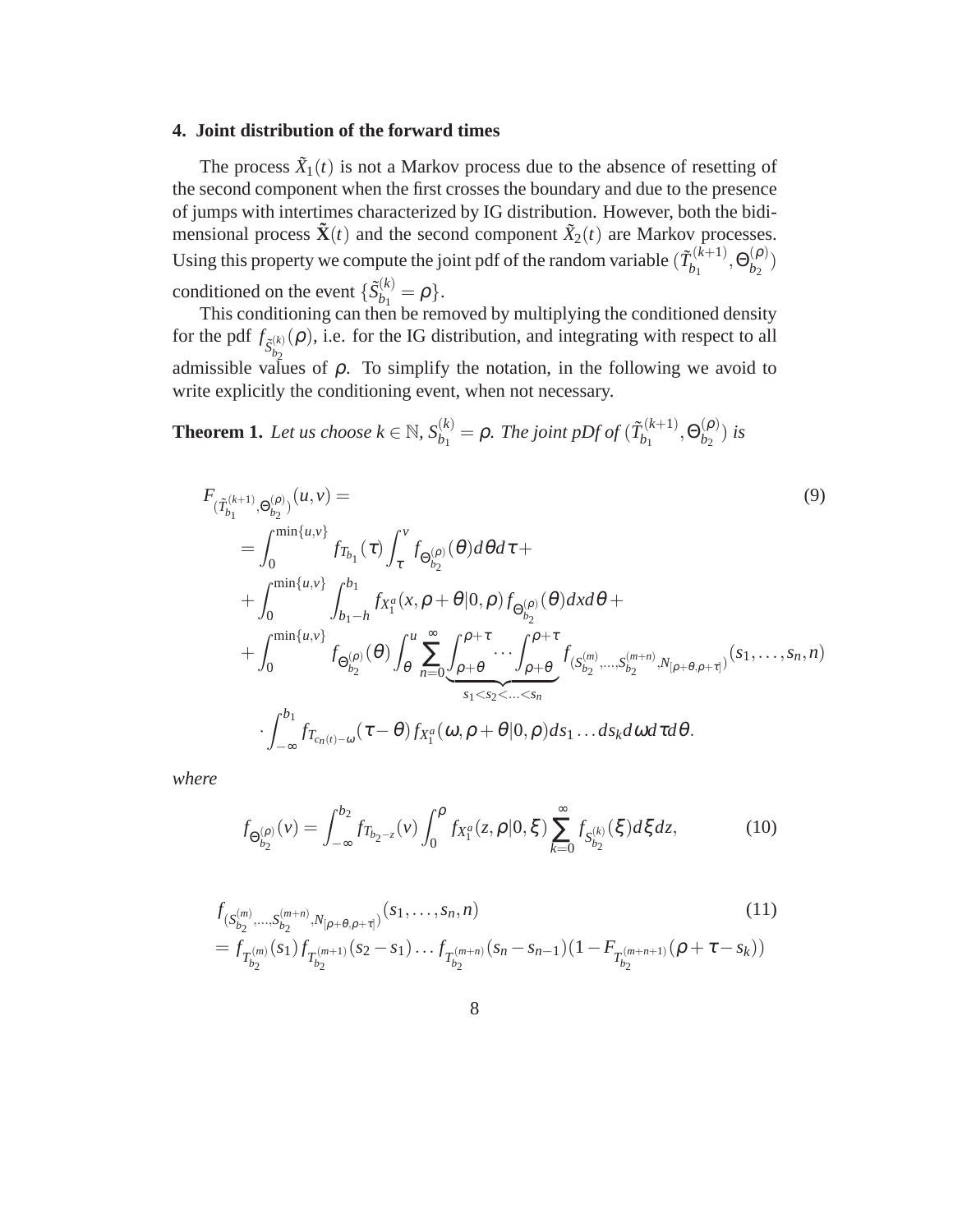*and*

$$
c_n(t) = \begin{cases} b_1 - h & t \in [0, s_1 - \rho - \theta] \\ b_1 - 2h & t \in (s_1 - \rho - \theta, s_2 - \rho - \theta] \\ \dots \\ b_1 - nh & t \in (s_{n-1} - \rho - \theta, s_n - \rho - \theta] \\ b_1 - (n+1)h & t > s_n - \rho - \theta \end{cases}
$$
(12)

*Proof.* To simplify the notation we set  $k = 0$  and we write  $\tilde{T}_{h_1}^{(1)}$  $\tilde{D}_{b_1}^{(1)} = \tilde{T}_{b_1}$ . When  $k \neq 0$ we have analogous formulae.

We write the joint pDf of  $(\tilde{T}_{b_1}, \Theta_{b_2}^{(\rho)})$  $\binom{(p)}{b_2}$  as

$$
F_{(\tilde{T}_{b_1}, \Theta_{b_2}^{(\rho)})}(u, v) = \mathbb{P}(\tilde{T}_{b_1} < u, \Theta_{b_2}^{(\rho)} < v, \tilde{T}_{b_1} < \Theta_{b_2}^{(\rho)}) + \mathbb{P}(\tilde{T}_{b_1} < u, \Theta_{b_2}^{(\rho)} < v, \tilde{T}_{b_1} > \Theta_{b_2}^{(\rho)}) + \mathbb{P}(\tilde{T}_{b_1} < u, \Theta_{b_2}^{(\rho)} < v, \tilde{T}_{b_1} = \Theta_{b_2}^{(\rho)}).
$$
\n
$$
(13)
$$

We start taking into account the first term in (13). When  $\tilde{T}_{b_1} < \Theta_{b_2}^{(\rho)}$  $b_2^{(\nu)}$ , the two components of  $\tilde{\mathbf{X}}(t)$  evolve independently (cf. Figure 3 (b) and (d)). Hence we have  $\tilde{T}_{b_1} = T_{b_1}$  and

$$
\mathbb{P}(\tilde{T}_{b_1} < u, \Theta_{b_2}^{(\rho)} < v, \tilde{T}_{b_1} < \Theta_{b_2}^{(\rho)}) = \int_0^{\min\{u, v\}} \mathbb{P}(\tau < \Theta_{b_2}^{(\rho)} < v | \tilde{T}_{b_1} = \tau) f_{T_{b_1}}(\tau) d\tau
$$
\n
$$
= \int_0^{\min\{u, v\}} f_{T_{b_1}}(\tau) \int_\tau^v f_{\Theta_{b_2}^{(\rho)}}(\theta) d\theta d\tau. \tag{14}
$$

To compute the distribution of  $\Theta_{h_2}^{(\rho)}$  $\frac{(\rho)}{b_2}$  in (14), we first condition on the position of the second component  $\tilde{X}_2(\rho)$  and then on the time  $\xi$  when  $\tilde{X}_2$  crossed  $b_2$  for the last time before  $\rho$ .

$$
f_{\Theta_{b_2}^{(\rho)}}(\theta)d\theta = \int_{-\infty}^{b_2} \mathbb{P}(\Theta_{b_2}^{(\rho)} \in d\theta | \tilde{X}_2(\rho) = z) \mathbb{P}(\tilde{X}_2(\rho) \in dz)
$$
(15)  

$$
= \int_{-\infty}^{b_2} f_{T_{b_2-z}}(\theta) \sum_{n=0}^{\infty} \int_0^{\rho} \mathbb{P}(\tilde{X}_2(\rho) \in dz | \tilde{S}_{b_2}^{(n)} = \xi) f_{\tilde{S}_{b_2}^{(n)}}(\xi) d\xi d\theta
$$

$$
= \int_{-\infty}^{b_2} f_{T_{b_2-z}}(\theta) \sum_{n=0}^{\infty} \int_0^{\rho} f_{X_2^a}(z, \rho | 0, \xi) f_{\tilde{S}_{b_2}^{(n)}}(\xi) d\xi dz d\theta.
$$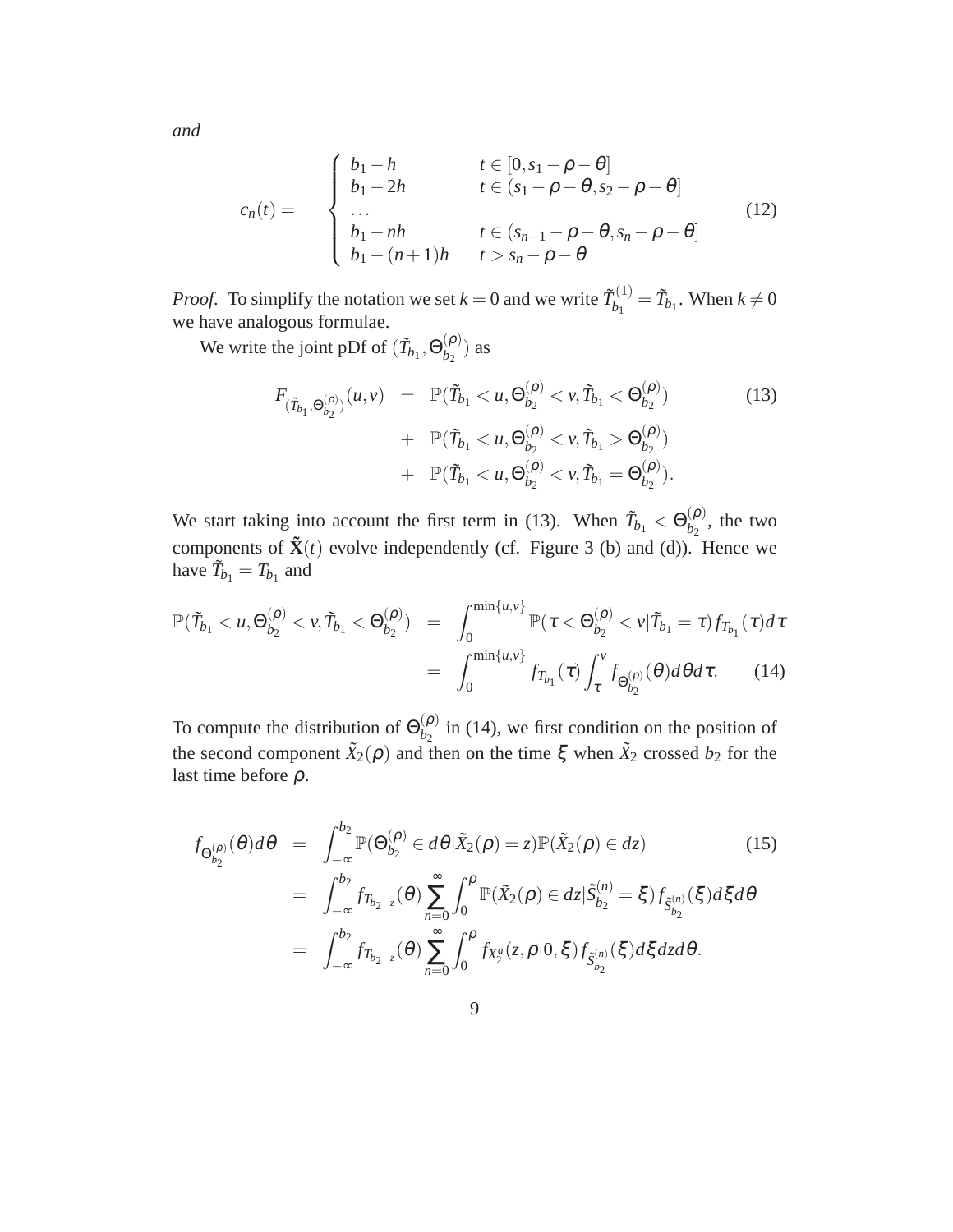

Figure 3: Trajectories of the two components in the case  $\tilde{T}_{b_1} > \Theta_{b_2}^{(\rho)}$  $b_2^{(p)}$  ((a) and (c)) and in the case  $\tilde{T}_{b_1} < \Theta_{b_2}^{(\rho)}$  $\tilde{I}_{b_2}^{(\rho)}$  where  $\tilde{T}_{b_1} = T_{b_1}$  ((b) and (d)).

To write the second equality in (15) we used the Markov property and spatial homogeneity of the Wiener process.

Now we apply a similar procedure to compute the second term of (13). In this case the two components of  $\tilde{\mathbf{X}}$  are not independent, due to the presence of one or more jumps. Since  $\tilde{T}_{b_1} \neq T_{b_1}$ 

$$
\mathbb{P}(\tilde{T}_{b_1} < u, \Theta_{b_2}^{(\rho)} < v, \tilde{T}_{b_1} > \Theta_{b_2}^{(\rho)}) = \int_0^{\min\{u, v\}} \int_\theta^u \mathbb{P}(\tilde{T}_{b_1} \in d\tau, \Theta_{b_2}^{(\rho)} \in d\theta) \tag{16}
$$

Conditioning on the position of the process at the time of the first jump after  $\tilde{S}_{b_0}^{(\rho)}$ *b*1 we obtain (cf. Figure 3 (a) and (c))

$$
\mathbb{P}(\tilde{T}_{b_1} \in d\tau, \Theta_{b_2}^{(\rho)} \in d\theta)
$$
\n
$$
= \mathbb{P}(\tilde{T}_{b_1} \in d\tau | \Theta_{b_2}^{(\rho)} = \theta) \mathbb{P}(\Theta_{b_2}^{(\rho)} \in d\theta)
$$
\n
$$
= \int_{-\infty}^{b_1} \mathbb{P}(\tilde{T}_{b_1} \in d\tau | \Theta_{b_2}^{(\rho)} = \theta, \tilde{X}_1(\rho + \theta) = \omega)
$$
\n
$$
\cdot \mathbb{P}(\tilde{X}_1(\rho + \theta) \in d\omega | \Theta_{b_2}^{(\rho)} = \theta) \mathbb{P}(\Theta_{b_2}^{(\rho)} \in d\theta).
$$
\n(17)

We have  $\mathbb{P}(\tilde{X}_1(\rho + \theta) \in d\omega | \Theta_{b2}^{(\rho)} = \theta) = f_{X_1^a}(\omega, \rho + \theta | 0, \rho) d\omega$  and  $\mathbb{P}(\Theta_{b_2}^{(\rho)}$  $\binom{(\mathsf{P})}{b_2}$  ∈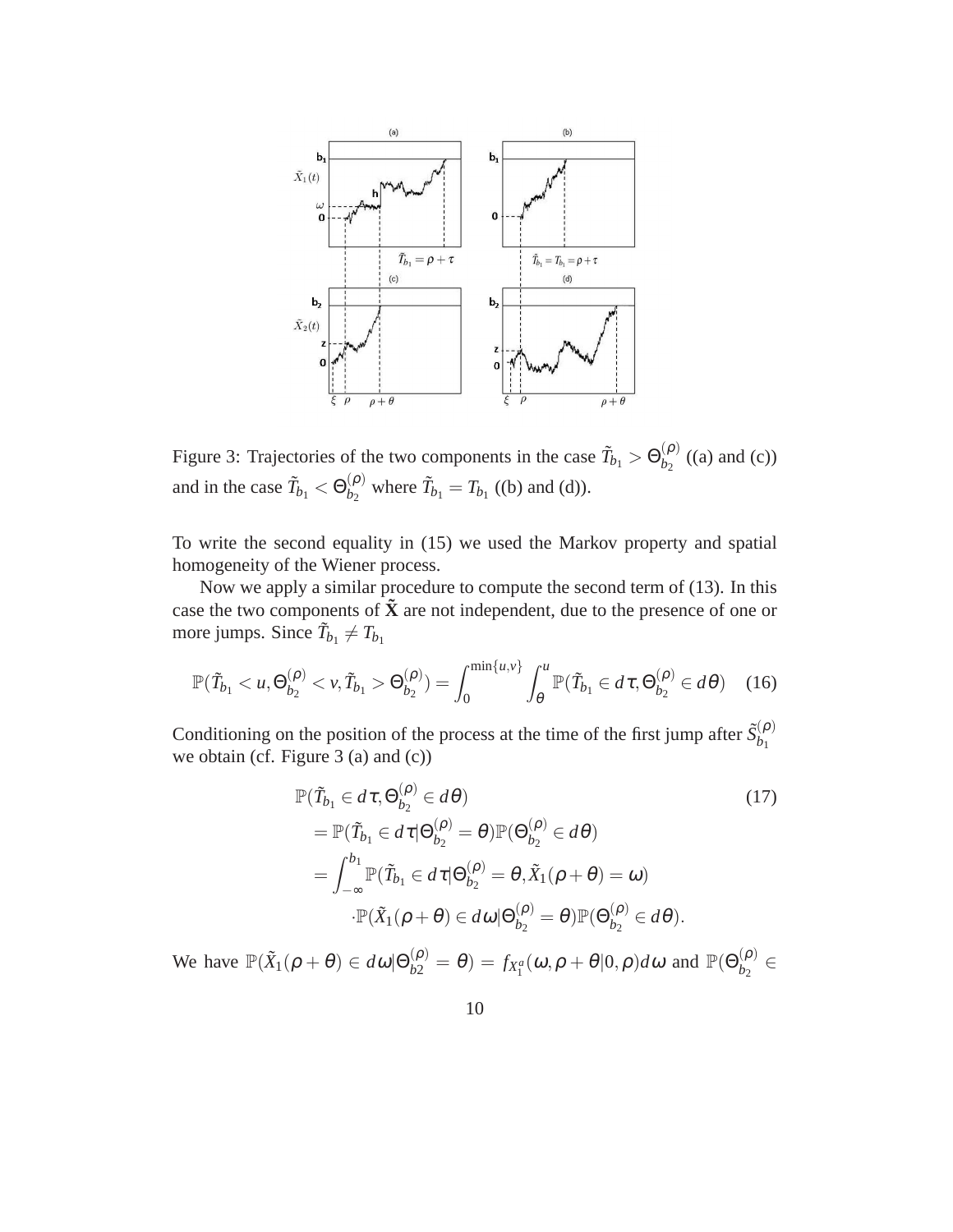$d\theta$ ) =  $f_{\Theta_{b2}^{(\rho)}}(\theta)d\theta$  is given in (15). Let *m* be the number of spikes of neuron 2 preceding  $(\rho + \theta)$ ,  $m \in \mathbb{N}$ . The first term in the integral in (17) can be computed conditioning on the number and on the epochs of the jumps in  $[\rho + \theta, \rho + \tau]$ , that we denote with  $N_{[\rho+\theta,\rho+\tau]}$  and  $(S_{b_2}^{(m)})$  $\binom{m}{b_2}, \ldots, \binom{m+n}{b_2}$  $b_2^{(m+n)}$ ), respectively. We have

$$
\mathbb{P}(\tilde{T}_{b_1} \in d\tau | \Theta_{b_2}^{(\rho)} = \theta, \tilde{X}_1(\rho + \theta) = \omega)
$$
\n
$$
= \sum_{n=0}^{\infty} \int_{\rho + \theta}^{\rho + \tau} \cdots \int_{s_1 < s_2 < \ldots < s_n}^{\rho + \tau} \mathbb{P}((S_{b_2}^{(m)}, \ldots, S_{b_2}^{(m+n)}) \in (ds_1, \ldots, ds_n), N_{[\rho + \theta, \rho + \tau]} = n | \Theta_{b_2}^{(\rho)} = \theta, \tilde{X}_1(\rho + \theta) = \omega)
$$
\n
$$
\cdot \mathbb{P}(\tilde{T}_{b_1} \in d\tau | \Theta_{b_2}^{(\rho)} = \theta, \tilde{X}_1(\rho + \theta) = \omega, (S_{b_2}^{(m)}, \ldots, S_{b_2}^{(m+n)}) = (s_1, \ldots, s_n), N_{[\rho + \theta, \rho + \tau]} = n).
$$
\n(18)

Using the independence and the identical distribution of the intertimes  $T_{h_2}^{(k)}$  $b_2^{(k)}$  we get

$$
\mathbb{P}((S_{b_2}^{(m)},\ldots,S_{b_2}^{(m+n)})\in (ds_1,\ldots,ds_n),N_{[\rho+\theta,\rho+\tau]}=n|\Theta_{b_2}^{(\rho)}=\theta,\tilde{X}_1(\rho+\theta)=\omega) \qquad (19)
$$
\n
$$
=\mathbb{P}(T_{b_2}^{(m)}=ds_1,T_{b_2}^{(m+1)}=d(s_2-s_1),\ldots,T_{b_2}^{(m+n)}=d(s_n-s_{n-1}),T_{b_2}^{(m+n+1)}>\rho+\tau-s_n).
$$
\n
$$
=f_{T_{b_2}^{(m)}}(s_1)f_{T_{b_2}^{(m+1)}}(s_2-s_1),\ldots,f_{T_{b_2}^{(m+n)}}(s_n-s_{n-1})(1-F_{T_{b_2}^{(m+n+1)}}(\rho+\tau-s_n))ds_1\ldots ds_n.
$$

The spatial and temporal homogeneity of the Wiener process allows to rewrite the last term in (18) as  $f_{T_{c_n(t)-\omega}}(\tau - \theta)$ , the FET pdf of a Wiener process through the time dependent boundary  $c_n(t)$  (12) (cf. Figure 4 (a)).

The synchronism  $\tilde{T}_{b_1} = \Theta_{b_2}^{(\rho)}$  $\binom{p}{b_2}$  is considered in the last term of (13). It arises when the first component crosses its boundary at a jump epoch, hence

$$
\mathbb{P}(\tilde{T}_{b_1} < u, \Theta_{b_2}^{(\rho)} < v, \tilde{T}_{b_1} = \Theta_{b_2}^{(\rho)}) \tag{20}
$$
\n
$$
= \int_0^{\min\{u, v\}} \mathbb{P}(\tilde{T}_{b_1} = \Theta_{b_2}^{(\rho)} | \Theta_{b_2}^{(\rho)} = \theta) \mathbb{P}(\Theta_{b_2}^{(\rho)} \in d\theta)
$$
\n
$$
= \int_0^{\min\{u, v\}} \mathbb{P}(\tilde{X}_1(\theta) \in [b_1 - h, b_1] | \Theta_{b_2}^{(\rho)} = \theta) \mathbb{P}(\Theta_{b_2}^{(\rho)} \in d\theta)
$$
\n
$$
= \int_0^{\min\{u, v\}} \int_{b_1 - h}^{b_1} f_{X_1^a}(x, \rho + \theta | 0, \rho) f_{\Theta_{b_2}^{(\rho)}}(\theta) dx d\theta.
$$

and we get the result.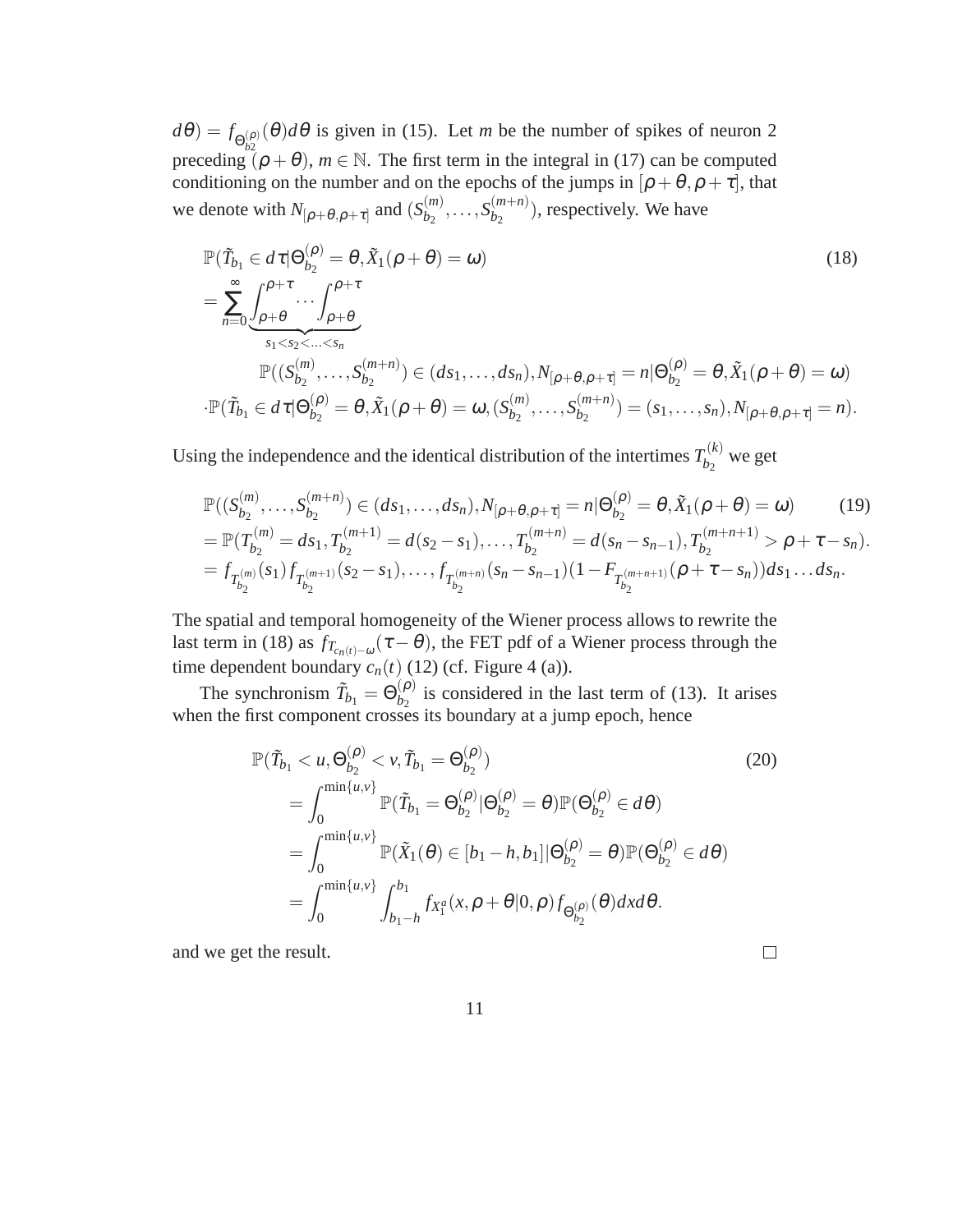**Remark 1.** Theorem 1 requests the knowledge of the density  $f_{T_{c_n(t)-\omega}}(\tau-\theta)$  in (9). Note that the boundary  $c_n(t)$  is a step function with jumps at times  $s_i$ ,  $i =$  $1, \ldots, n$  (cf. Figure 4 (a)).



Figure 4: Scheme of: (a) the step boundary  $c_n(t)$ , (b) the two stepwise linear boundary: the lower bound  $c_n^{\alpha}(t)$  (dotted line) and the upper bound  $c_n^{\beta}(t)$  (solid line).

This density can be approximated using a result in [26] for a Wiener process with a stepwise linear boundary. We propose two stepwise linear boundaries  $c_n^{\alpha}(t)$ and  $c_n^{\beta}(t)$  to bound the step function  $c_n(t)$  (cf. Figure 4 (b)).

$$
c_n^{\alpha}(t) = \begin{cases} b_1 - h & t \in [0, s_1 - \rho - \theta - \varepsilon] \\ \frac{h}{\varepsilon}(s_1 - \rho - \theta - x) + (b_1 - 2h) & t \in (s_1 - \rho - \theta - \varepsilon, s_1 - \rho - \theta] \\ b_1 - 2h & t \in (s_1 - \rho - \theta, s_2 - \rho - \theta - \varepsilon] \\ \dots \\ b_1 - nh & t \in (s_{n-1} - \rho - \theta, s_n - \rho - \theta - \varepsilon] \\ \frac{h}{\varepsilon}(s_n - \rho - \theta - x) + (b_1 - (n+1)h) & t \in (s_n - \rho - \theta - \varepsilon, s_n - \rho - \theta] \\ b_1 - (n+1)h & t > s_n - \rho - \theta \end{cases}
$$

$$
c_n^{\beta}(t) = \begin{cases} b_1 - h & t \in [0, s_1 - \rho - \theta] \\ \frac{h}{\varepsilon}(s_1 - \rho - \theta - x) + (b_1 - h) & t \in (s_1 - \rho - \theta, s_1 - \rho - \theta + \varepsilon] \\ b_1 - 2h & t \in (s_1 - \rho - \theta + \varepsilon, s_2 - \rho - \theta] \\ \cdots & t \in (s_{n-1} - \rho - \theta + \varepsilon, s_n - \rho - \theta] \\ \frac{h}{\varepsilon}(s_n - \rho - \theta - x) + (b_1 - nh) & t \in (s_n - \rho - \theta, s_n - \rho - \theta + \varepsilon] \\ b_1 - (n+1)h & t > s_n - \rho - \theta + \varepsilon \end{cases}
$$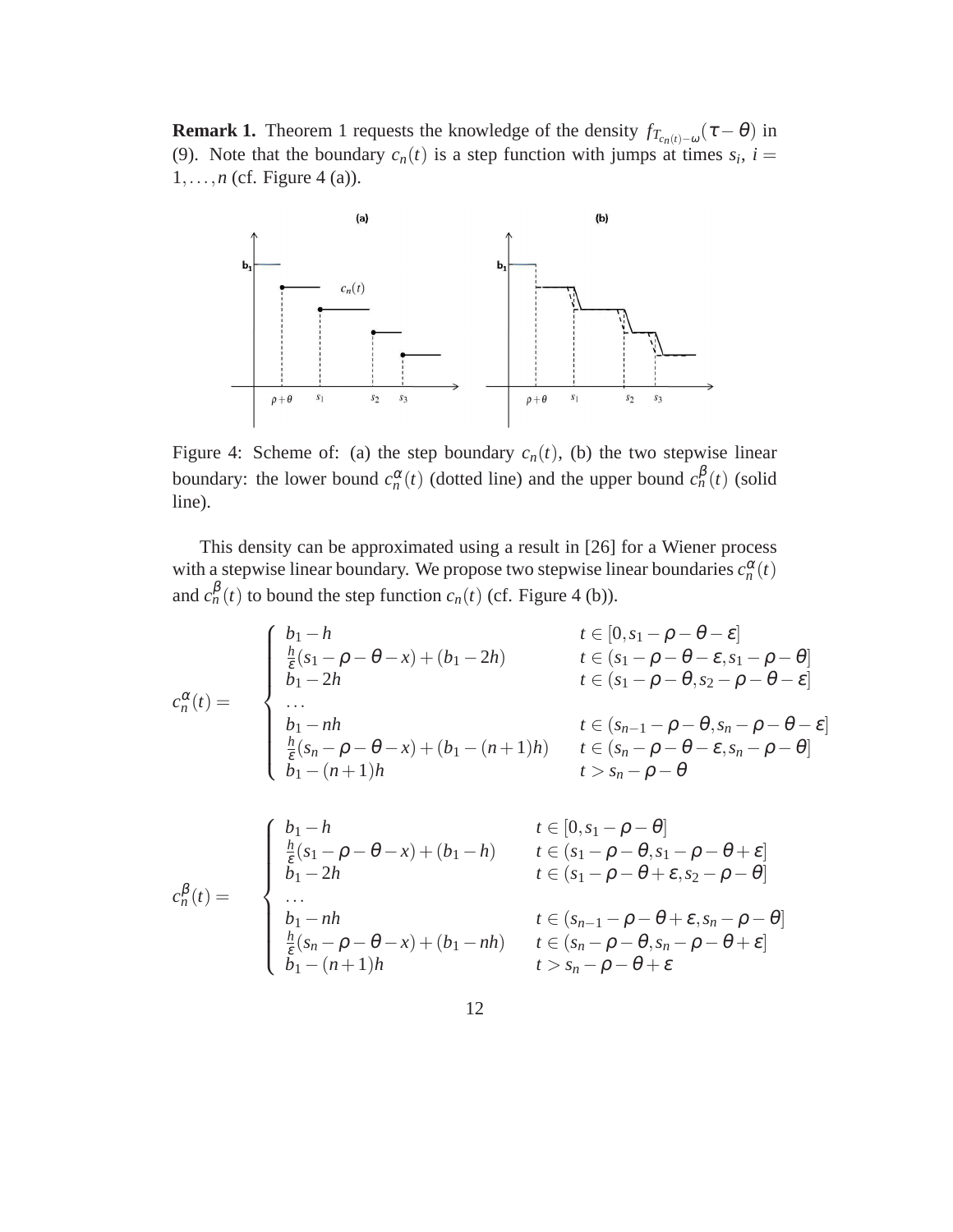Clearly  $c_n^{\alpha}(t) < c_n(t) < c_n^{\beta}(t)$ , for each  $t > 0$ . Moreover, if  $\varepsilon$  is small, the probability of crossing of  $c_n^{\alpha}(t)$ ,  $c_n^{\beta}(t)$  or  $c_n(t)$  are close.

Consider one of the two bounds, for example  $c_n^{\alpha}(t)$ . Consider the time sequence  $\{t_i, i = 1, \ldots, 2n\}$  where  $t_{2j} = s_j - (\rho + \theta)$  and  $t_{2j-1} = s_j - (\rho + \theta) - \varepsilon$ , for  $j = 1, \ldots, n$  and denotes with  $c = \{c_i, i = 1, \ldots, 2n\}$  the sequence of knots of the stepwise linear boundary, where  $c_{2j} = b_1 - (j+1)h - \omega$  and  $c_{2j-1} = b_1 - jh - \omega$ , for  $j = 1, \ldots, n$ . Note that, conditioning on the position of the process  $\tilde{X}_1$  at the time of the  $2n$  jumps  $t_i$ ,  $i = 1, ..., n$  and using Markov property and the result in  $[26]$ , we get

$$
f_{T_{c_n^{\alpha}(t)-\omega}}(\tau-\theta)
$$
\n
$$
=\int_{-\infty}^{b_1-(n+1)h} \left[ f_{T_{b_1-(n+1)h-x}}(\rho+\tau-s_n) \mathbb{E}\left[g(X_1(t_1),...,X_1(t_{2n});c)\right] \right] dx
$$
\n(21)

where

$$
g(x_1,...,x_{2n};c) = \prod_{j=1}^{2n} I(x_j < c_j) \left(1 - \exp\left[-\frac{2(c_{j-1} - x_{j-1})(c_j - x_j)}{t_j - t_{j-1}}\right]\right).
$$
 (22)

**Remark 2.** If the jumps *h* are downward, the random variable  $(\tilde{T}_{b_1}, \Theta_{b_2}^{(\rho)})$  $\binom{(p)}{b_2}$  admits pdf

$$
f_{(\tilde{T}_{b_1}^{(k+1)}, \Theta_{b_2}^{(\rho)})}(u, v)
$$
\n
$$
f_{\tilde{T}_{b_1}}(u) f_{\Theta_{b_2}^{(\rho)}}(v)
$$
\n
$$
u \le v
$$
\n(23)

$$
= \begin{cases} f_{\Theta_{b_2}^{(\rho)}}(\nu) \sum_{n=0}^{\infty} \underbrace{\int_{\rho+\nu}^{\rho+u} \cdots \int_{\rho+\nu}^{\rho+u}}_{s_1 < s_2 < \cdots < s_n} f_{(S_{b_2}^{(m)},...,S_{b_2}^{(m+n)},N_{[\rho+\nu,\rho+u]})}(s_1,...,s_n,n) \quad u > \nu ,\\ f_{-\infty}^{b_1} f_{T_{c_n(t)-\omega}}(u-\nu) f_{X_1^a}(\omega,\rho+\nu|0,\rho) ds_1...ds_k d\omega \end{cases}
$$

where  $f_{\Theta_{b_2}(\rho)}$ (*v*) is given by (10). On the contrary, for positive jumps, the pdf is singular.

**Remark 3.** Note that if  $\tilde{T}_{b_1}^{(k+1)}$  $\theta_{b_1}^{(k+1)} < \Theta_{b_2}^{(\boldsymbol{\rho})}$  $\binom{\rho}{b_2}$  the component  $\tilde{X}_1$  reaches its boundary before the component  $\tilde{X}_2$ . It means that there are no jumps and therefore the two components are independent.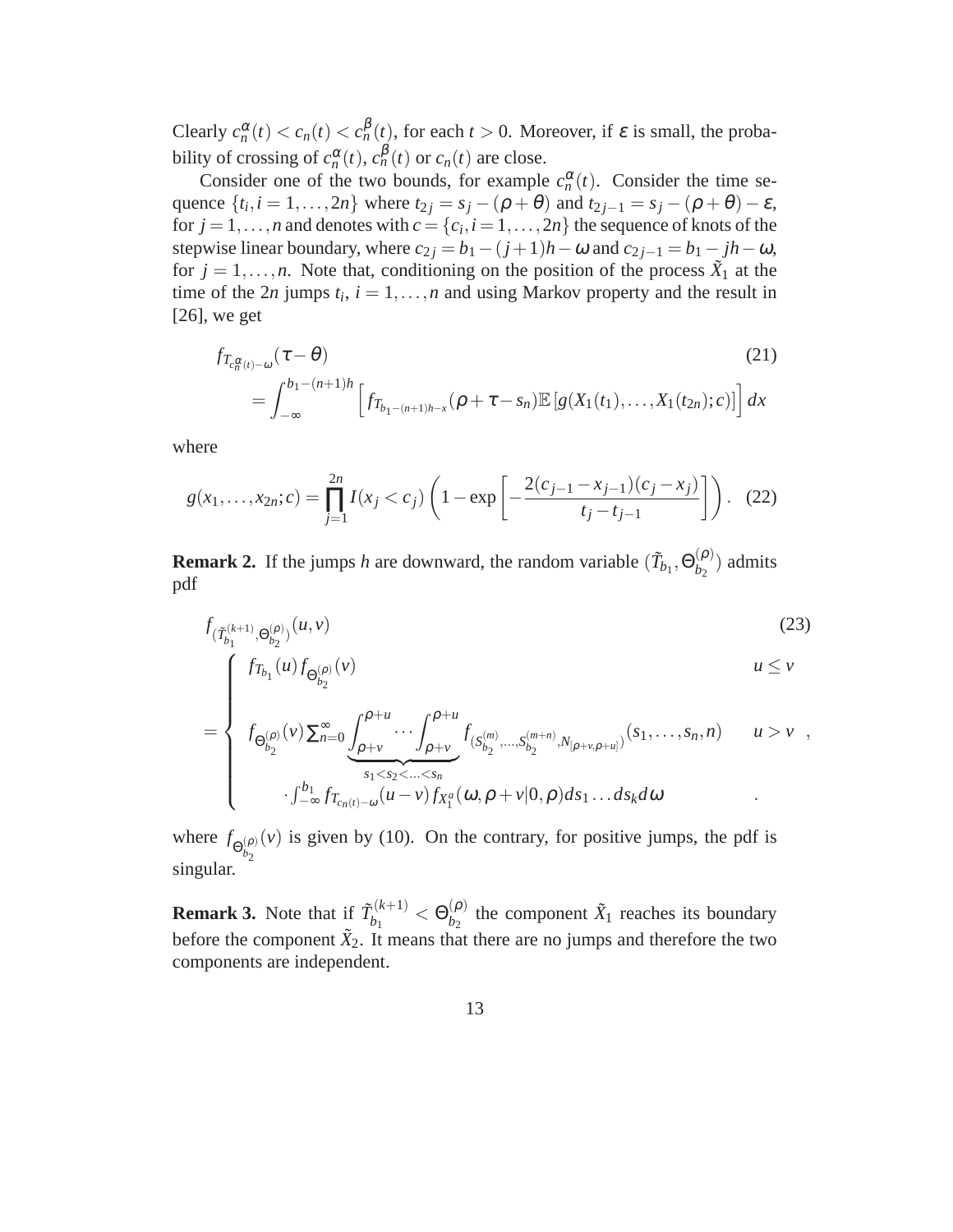A special instance arises after a pair of synchronous crossings of the two components. In this case the forward time coincides with the intertime between two crossings of  $X_2$  through  $b_2$ . The following corollary holds

**Corollary 2.** *If*  $X_1(0) = X_2(0) = 0$ *, the joint pDf of*  $(\tilde{T}_{b_1}^{(1)})$  $\theta_{b_1}^{(1)}, \Theta_{b_2}^{(0)}$  $\binom{0}{b_2}$  *is* 

$$
F_{(\tilde{T}_{b_1}^{(1)},\Theta_{b_2}^{(0)})}(u,v) =
$$
\n
$$
= \int_0^{\min\{u,v\}} f_{T_{b_1}}(\tau) \int_{\tau}^v f_{T_{b_2}}(\theta) d\theta d\tau +
$$
\n
$$
+ \int_0^{\min\{u,v\}} \int_{b_1-h}^{b_1} f_{X_1^a}(x,\theta|0,0) f_{T_{b_2}}(\theta) dxd\theta +
$$
\n
$$
+ \int_0^{\min\{u,v\}} f_{T_{b_2}}(\theta) \int_{\theta}^u \sum_{n=0}^{\infty} \underbrace{\int_{\theta}^{\tau} \cdots \int_{\theta}^{\tau} f_{(S_{b_2}^{(m)},...,S_{b_2}^{(m+n)},N_{[\theta,\tau]})}(s_1,...,s_n,n)}_{s_1 < s_2 < ... < s_n}
$$
\n
$$
\int_{-\infty}^{b_1} f_{T_{c_n(t)-\omega}}(\tau-\theta) f_{X_1^a}(\omega,\theta|0,0) ds_1... ds_k d\omega d\tau d\theta.
$$
\n*ref*<sub>*c*<sub>(m)</sub> <sub>*c*<sub>(m+n),*N*</sub> <sub>*s*<sub>(s1,...,s\_n,n)</sub> *is given by (11).*\n(51, ..., s\_n, n) *is given by (11).*</sub></sub></sub>

 $where \ f_{(S_{b_2}^{(m)},...,S_{b_2}^{(m+n)},N_{[\rho+\theta,\rho+\tau]})}$  $(s_1, \ldots, s_n, n)$  *is given by (11).* 

*Proof.* It is analogous to the proof of Theorem 1.

 $\Box$ 

Since the density  $f_{T_{c_n(t)-\omega}}(\tau - \theta)$  requests a strong computational effort, it is useful to determine alternative bounds for the joint pDf of  $(\tilde{T}_{b_1}^{(k+1)})$  $\theta_{b_1}^{(k+1)}, \Theta_{b_2}^{(\boldsymbol{\rho})}$  $\binom{(p)}{b_2}$ .

**Theorem 3.** Let us choose  $k \in \mathbb{N}$ ,  $S_{b_1}^{(k)} = \rho$ , the joint pDf of  $(\tilde{T}_{b_1}^{(k+1)})$  $\theta_{b_1}^{(k+1)}, \Theta_{b_2}^{(\boldsymbol{\rho})}$  $\binom{(P)}{b_2}$  *satisfies* 

$$
F^{\alpha}_{\left(\tilde{T}_{b_1}^{(k+1)},\Theta_{b_2}^{(\rho)}\right)}(u,v) \leq F_{\left(\tilde{T}_{b_1}^{(k+1)},\Theta_{b_2}^{(\rho)}\right)}(u,v) \leq F^{\beta}_{\left(\tilde{T}_{b_1}^{(k+1)},\Theta_{b_2}^{(\rho)}\right)}(u,v) \tag{25}
$$

*where*

$$
F^{\alpha}_{(\tilde{T}_{b_1}^{(k+1)}, \Theta_{b_2}^{(p)})}(u, v) =
$$
\n
$$
= \int_0^{\min\{u, v\}} f_{T_{b_1}}(\tau) \int_{\tau}^v f_{\Theta_{b_2}^{(p)}}(\theta) d\theta d\tau +
$$
\n
$$
+ \int_0^{\min\{u, v\}} \int_{b_1 - h}^{b_1} f_{X_1^a}(x, \rho + \theta | 0, \rho) f_{\Theta_{b_2}^{(p)}}(\theta) dxd\theta +
$$
\n(26)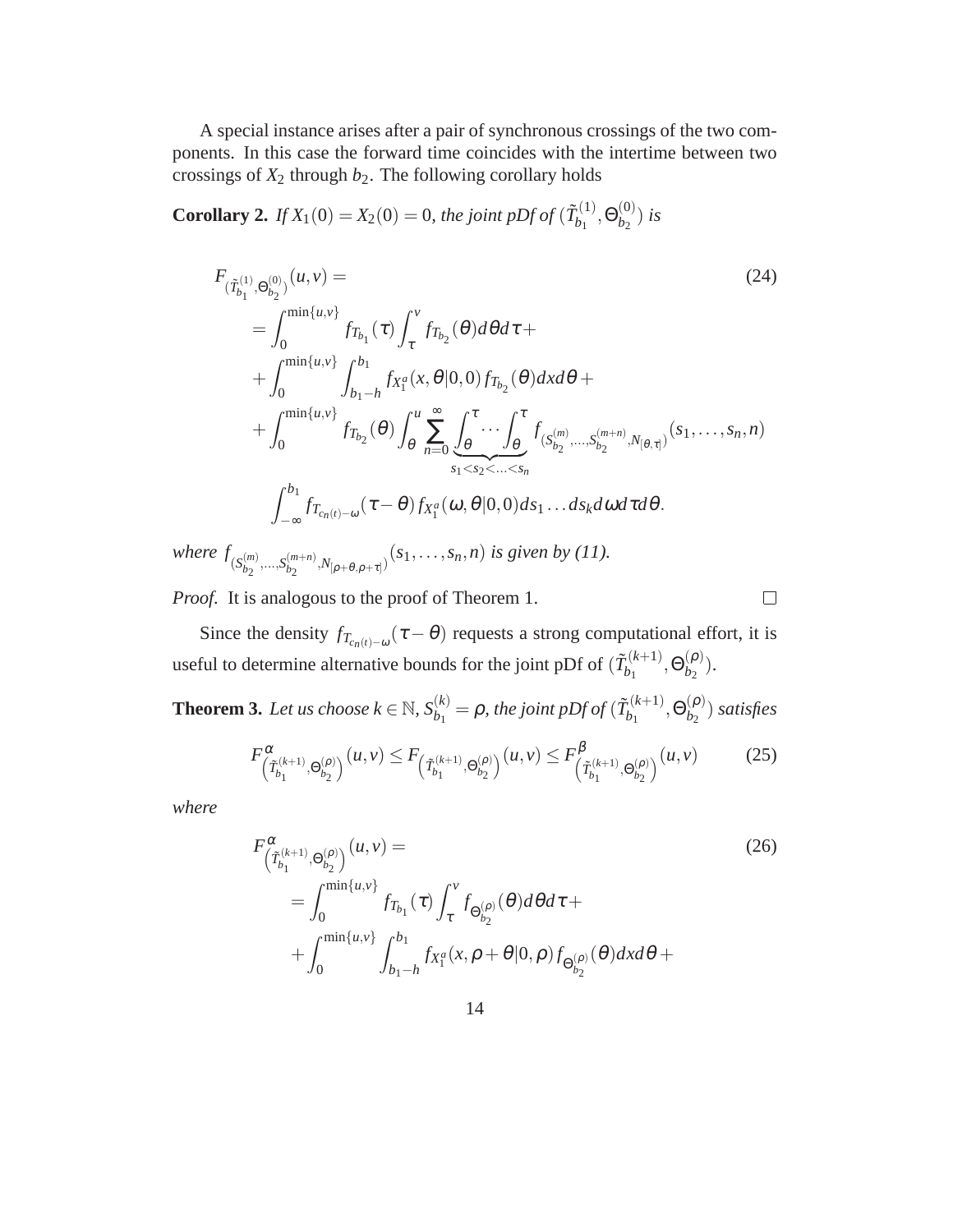$$
+\int_0^{\min\{u,v\}} f_{\Theta_{b_2}^{(\rho)}}(\theta) \int_{\theta}^u \sum_{n=0}^{\infty} \left[ F_{S_{b_2}^{(n)}}(\tau-\theta) - F_{S_{b_2}^{(n+1)}}(\tau-\theta) \right] \cdot \int_{-\infty}^{b_1} f_{T_{b_1-h-\omega}}(\tau-\theta) f_{X_1^a}(\omega,\rho+\theta|0,\rho) d\omega d\tau d\theta.
$$

*and*

$$
F_{(\tilde{T}_{b_1}^{(k+1)},\Theta_{b_2}^{(p)})}^{(\mu,\nu)}(u,v) =
$$
\n
$$
= \int_0^{\min\{u,v\}} f_{T_{b_1}}(\tau) \int_{\tau}^{\nu} f_{\Theta_{b_2}^{(p)}}(\theta) d\theta d\tau +
$$
\n
$$
+ \int_0^{\min\{u,v\}} \int_{b_1-h}^{b_1} f_{X_1^a}(x,\rho+\theta|0,\rho) f_{\Theta_{b_2}^{(p)}}(\theta) dxd\theta +
$$
\n
$$
+ \int_0^{\min\{u,v\}} f_{\Theta_{b_2}^{(p)}}(\theta) \int_{\theta}^{\mu} \sum_{n=0}^{\infty} \left[ F_{S_{b_2}^{(n)}}(\tau-\theta) - F_{S_{b_2}^{(n+1)}}(\tau-\theta) \right]
$$
\n
$$
\cdot \int_{-\infty}^{b_1} f_{T_{b_1-h(n+1)-\omega}}(\tau-\theta) f_{X_1^a}(\omega,\rho+\theta|0,\rho) d\omega d\tau d\theta.
$$
\n(27)

 $$ (*v*) *is given by (10).*

*Proof.* The ordering of the boundaries  $b_1 - h(n+1) - \omega \leq c_n(t) \leq b_1 - h - \omega$ , where  $c_n(t)$  is given by (12), implies the stochastic ordering of the corresponding FETs [23]

$$
T_{b_1-h-\omega} \leq_{st} T_{c_n(t)-\omega} \leq_{st} T_{b_1-h(n+1)-\omega}
$$
\n(28)

that, for each  $t > 0$ , implies

$$
F_{T_{b_1-h(n+1)-\omega}}(t) \le F_{T_{c_n(t)}}(t) \le F_{T_{b_1-h-\omega}}(t)
$$
\n(29)

Applying these inequalities to (9) we get the result.

 $\Box$ 

**Remark 4.** Similar results can be obtained considering backward times instead of forward times (cf. [7]).

#### **5. Examples**

We apply the results proved in Section 4 to some special cases of the couples of neurons in order to enlighten the dependency between their spiking activity in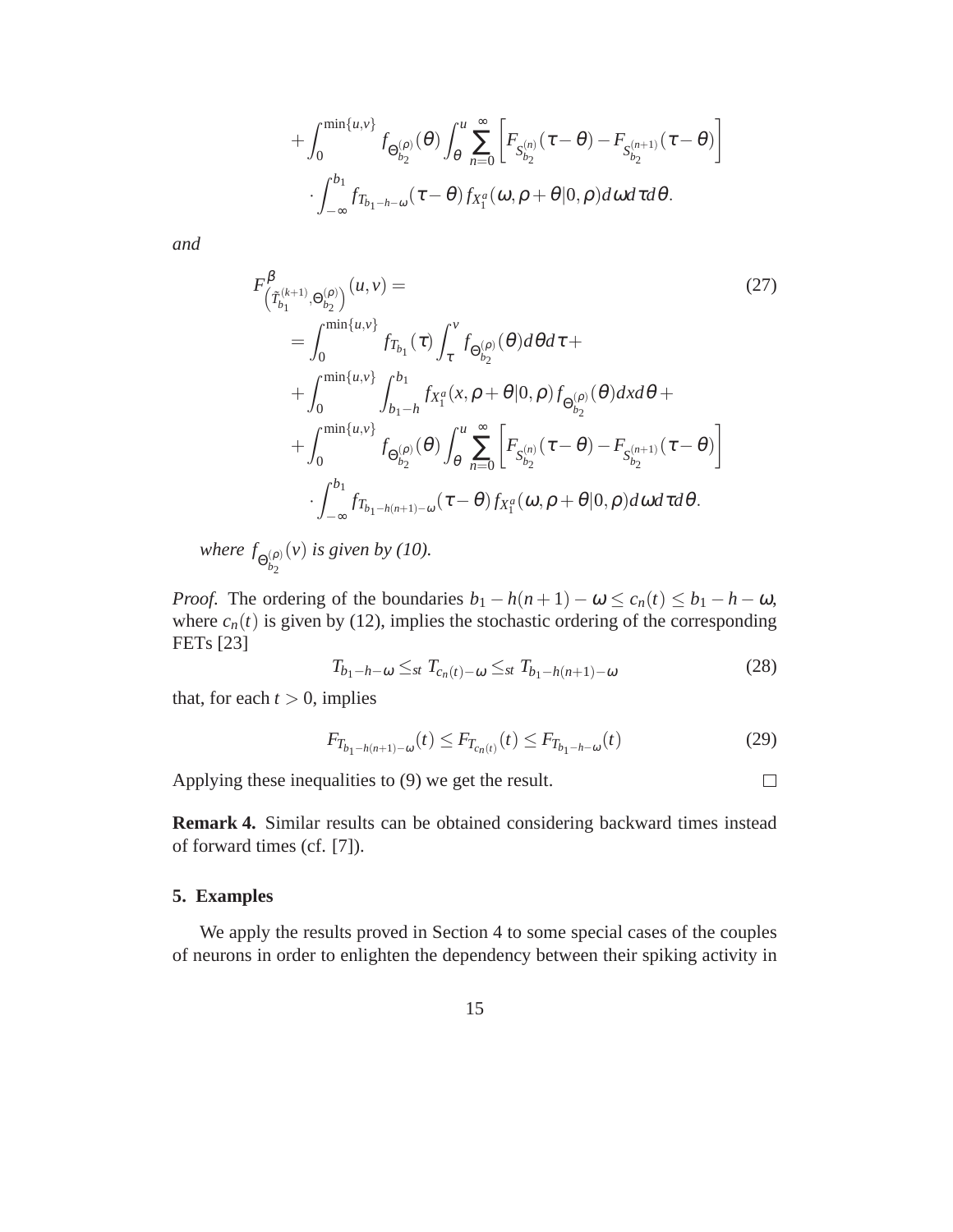terms of the parameters values. For simplicity we look for the joint distribution function of  $(\tilde{T}_{h}^{(k+1)})$  $\theta_{b_1}^{(k+1)}, \Theta_{b_2}^{(\rho)}$  $\binom{(\mu)}{b_2}$  under the hypothesis of Corollary 2, i.e. in the case  $\rho = 0$  and  $k = 0$ . We implement the bounds (26) and (27) and the pdf (23) for negative jumps, noting that all the functions involved are known in closed form for a Wiener process. The integrals are treated by means of quadrature methods and the series is truncated.

To interpret the figures of the following examples it is useful to recall that for  $u < v$ , the joint distribution describes the behavior of the MP of two independent neurons, while for  $u > v$  it describes the effect of jumps.

### *5.1. One jump*

Here we hypothesize that only one jump is admissible and that the two components start simultaneously. When process  $\tilde{X}_2$  reaches its boundary it is absorbed; meanwhile,  $\tilde{X}_1$  has a jump of amplitude *h* and then it pursues its evolution independently until it reaches its boundary. Under these hypothesis the result (24) is easily computable in closed form and becomes

$$
F_{(\tilde{T}_{b_1}^{(1)},\Theta_{b_2}^{(0)})}(u,v) =
$$
\n
$$
= \int_0^{\min\{u,v\}} f_{T_{b_1}}(\tau) \int_{\tau}^v f_{T_{b_2}}(\theta) d\theta d\tau +
$$
\n
$$
+ \int_0^{\min\{u,v\}} \int_{b_1-h}^{b_1} f_{X_1^a}(x,\theta|0,0) f_{T_{b_2}}(\theta) dxd\theta +
$$
\n
$$
+ \int_0^{\min\{u,v\}} f_{T_{b_2}}(\theta) \int_{\theta}^u \int_{-\infty}^{b_1} f_{T_{b_1-h-\omega}}(\tau-\theta) f_{X_1^a}(\omega,\theta|0,0) d\omega d\tau d\theta.
$$
\n(30)

In Figure 5 the joint pdf and the corresponding contour plot of  $(\tilde{T}_{b_1}, \tilde{T}_{b_2})$  is shown. The parameters of the process are  $\mu_1 = \mu_2 = 1$  mV ms<sup>-1</sup>,  $\sigma_1 = \sigma_2 = 1$ mV ms<sup> $-1/2$ </sup>,  $b_1 = b_2 = 10$  mV and the jump  $h = 0.5$  mV is positive. Even if the parameters of the two components are the same, the joint pdf is not symmetric. This is explained by the one-way jumps that break the symmetry of the problem. Positive jumps, i.e. excitatory neuron 2, increase the probability that  $\tilde{T}_{b_1} \approx \tilde{T}_{b_2}$ . Indeed positive jumps create a discontinuity in the cDf along the synchronicity line  $u = v$ .

In Figure 6 the joint pdf of  $(\tilde{T}_{b_1}, \tilde{T}_{b_2})$  is shown with parameters  $\mu_1 = \mu_2 = 1$  mV ms<sup>-1</sup>,  $\sigma_1 = \sigma_2 = 1$  mV ms<sup>-1/2</sup>,  $b_1 = 10$  mV,  $b_2 = 8$  mV and positive jump  $h = 0.5$ mV. The difference between the boundaries determines a shift in the location of the probability mass, with respect to the case of Figure 5. Note that  $b_1 > b_2$  implies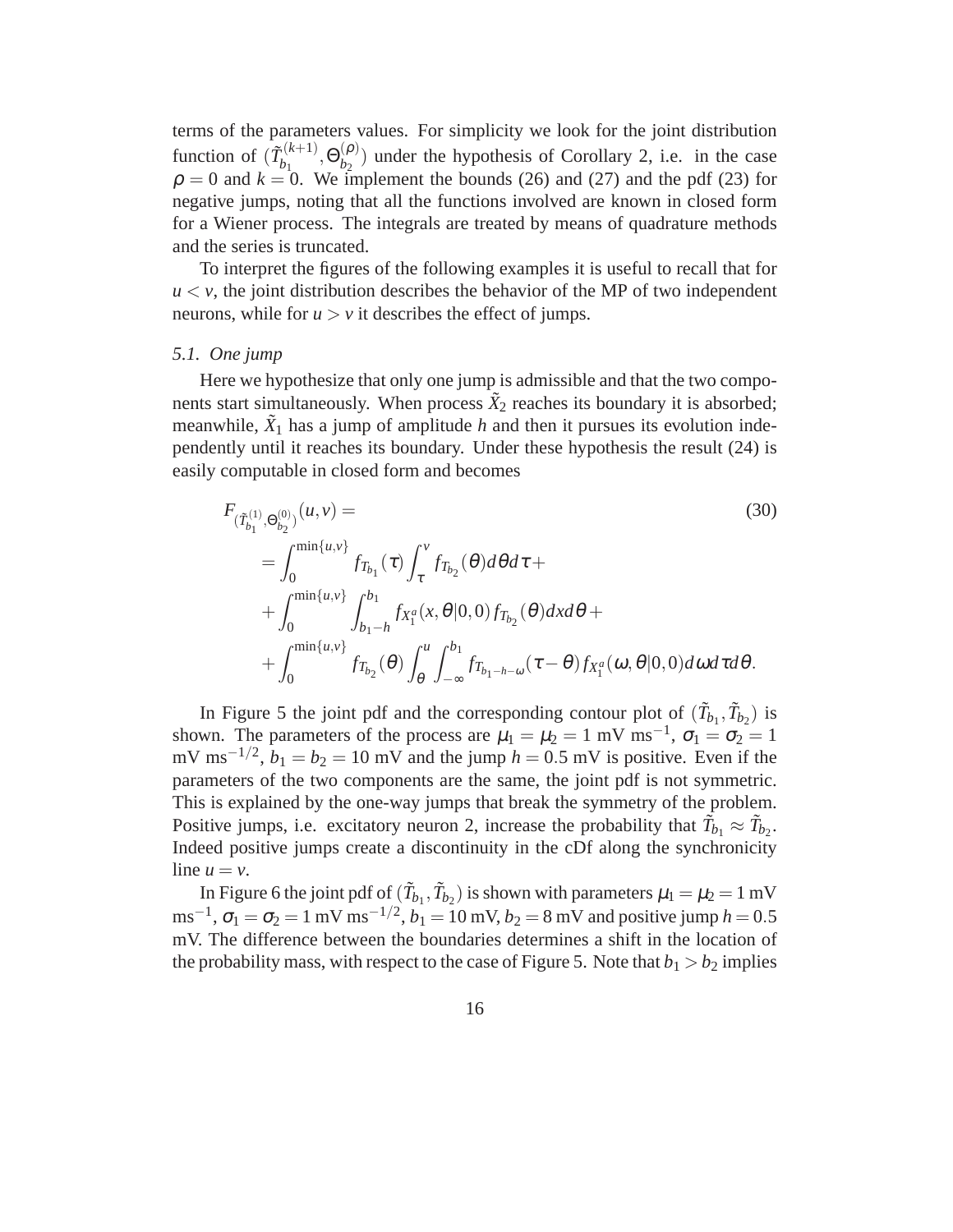faster activity for neuron 2 with respect to neuron 1. However, the excitatory input from neuron 2 increases the frequency of neuron 1.

In Figure 7 the case of negative jump is described. The parameters of the process are  $\mu_1 = \mu_2 = 1$  mV ms<sup>-1</sup>,  $\sigma_1 = \sigma_2 = 1$  mV ms<sup>-1/2</sup>,  $b_1 = b_2 = 10$  mV, and the jump  $h = -2$  mV is negative. We note that there is no synchronous activity, due to the presence of negative jumps. Negative jumps, i.e. inhibitory activity of neuron 2, determine an increase of the mean of the spike intertimes of neuron 1. Furthermore, the probability mass is divided into two regions. The distance between these regions is related to the effect of the negative jumps and it increases as the jump  $h < 0$  decreases (not shown in the figure).



Figure 5: 1 jump: Joint pDf of  $(\tilde{T}_{b_1}, \tilde{T}_{b_2})$  with parameters  $\mu_1 = \mu_2 = 1 \text{ mV ms}^{-1}$ ,  $\sigma_1 = \sigma_2 = 1 \text{ mV ms}^{-1/2}, b_1 = b_2 = 10 \text{ mV}, h = 0.5 \text{mV:}$  (a) pDf, (b) contour plot

#### *5.2. n jumps*

Here we extend the study performed in the previous subsection to the case of *n* jumps.

In Figure 8 the bounds of the joint pDf  $F_{(\tilde{T}_{b_1}, \tilde{T}_{b_2})}(u, v)$  is shown for different value of *u*. The parameters of the process are  $\mu_1 = \mu_2 = 0.7$  mV ms<sup>-1</sup>,  $\sigma_1 = \sigma_2 =$ 1 mV ms<sup> $-1/2$ </sup>,  $b_1 = b_2 = 5$  mV, and the jump  $h = 1$  mV is positive. Like in the one jump case, the presence of an excitatory neuron increases the probability that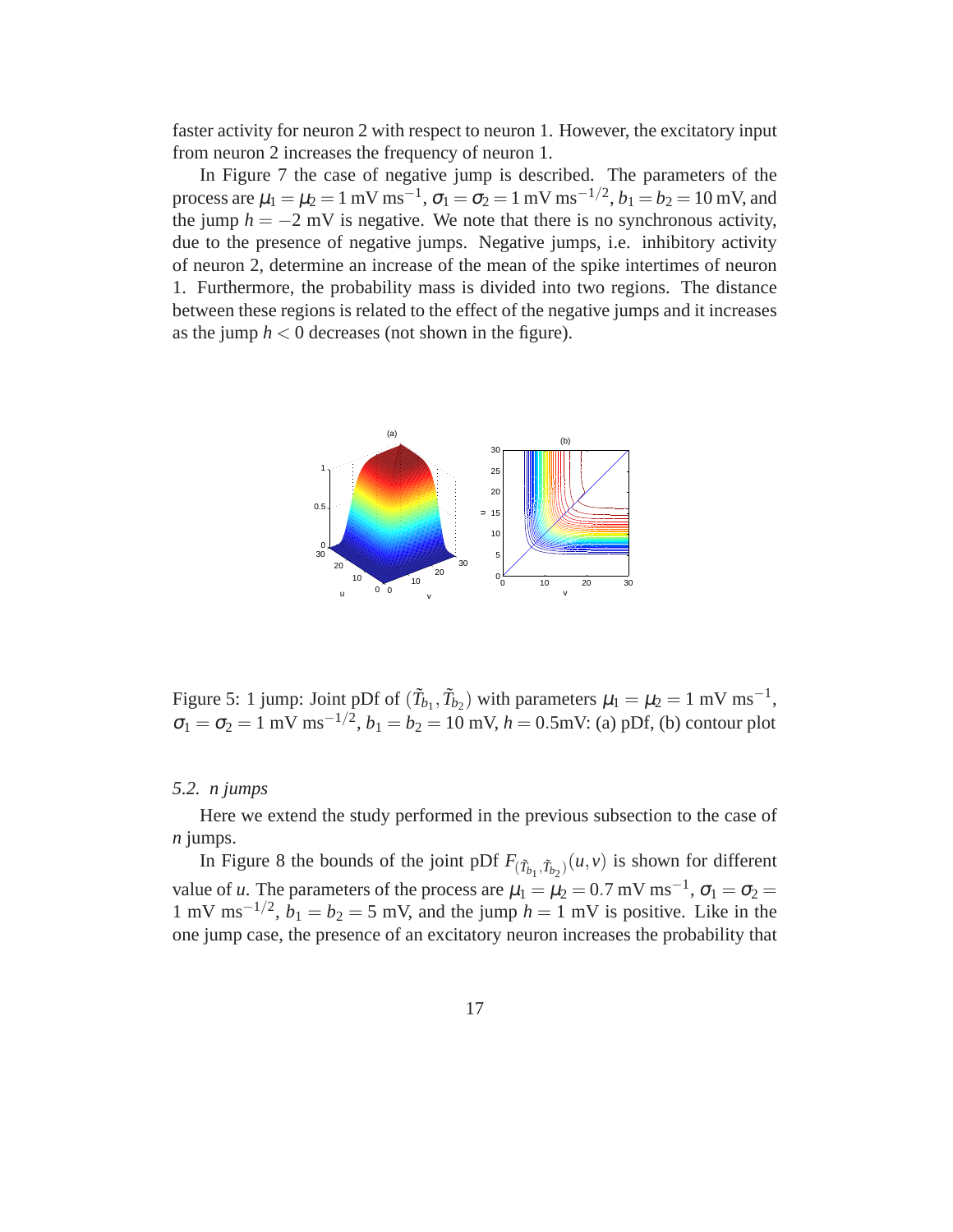

Figure 6: 1 jump: Joint pDf of  $(\tilde{T}_{b_1}, \tilde{T}_{b_2})$  with parameters  $\mu_1 = \mu_2 = 1 \text{ mV ms}^{-1}$ ,  $\sigma_1 = \sigma_2 = 1 \text{ mV ms}^{-1/2}, b_1 = 10 \text{ mV}, b_2 = 6 \text{ mV}, h = 0.5 \text{mV}$ : (a) pDf, (b) contour plot



Figure 7: 1 jump: Joint pdf of  $(\tilde{T}_{b_1}, \tilde{T}_{b_2})$  with parameters  $\mu_1 = \mu_2 = 1 \text{ mV ms}^{-1}$ ,  $\sigma_1 = \sigma_2 = 1 \text{ mV ms}^{-1/2}, b_1 = b_2 = 10 \text{ mV}, h = -2 \text{ mV: (a) pdf, (b) contour plot}$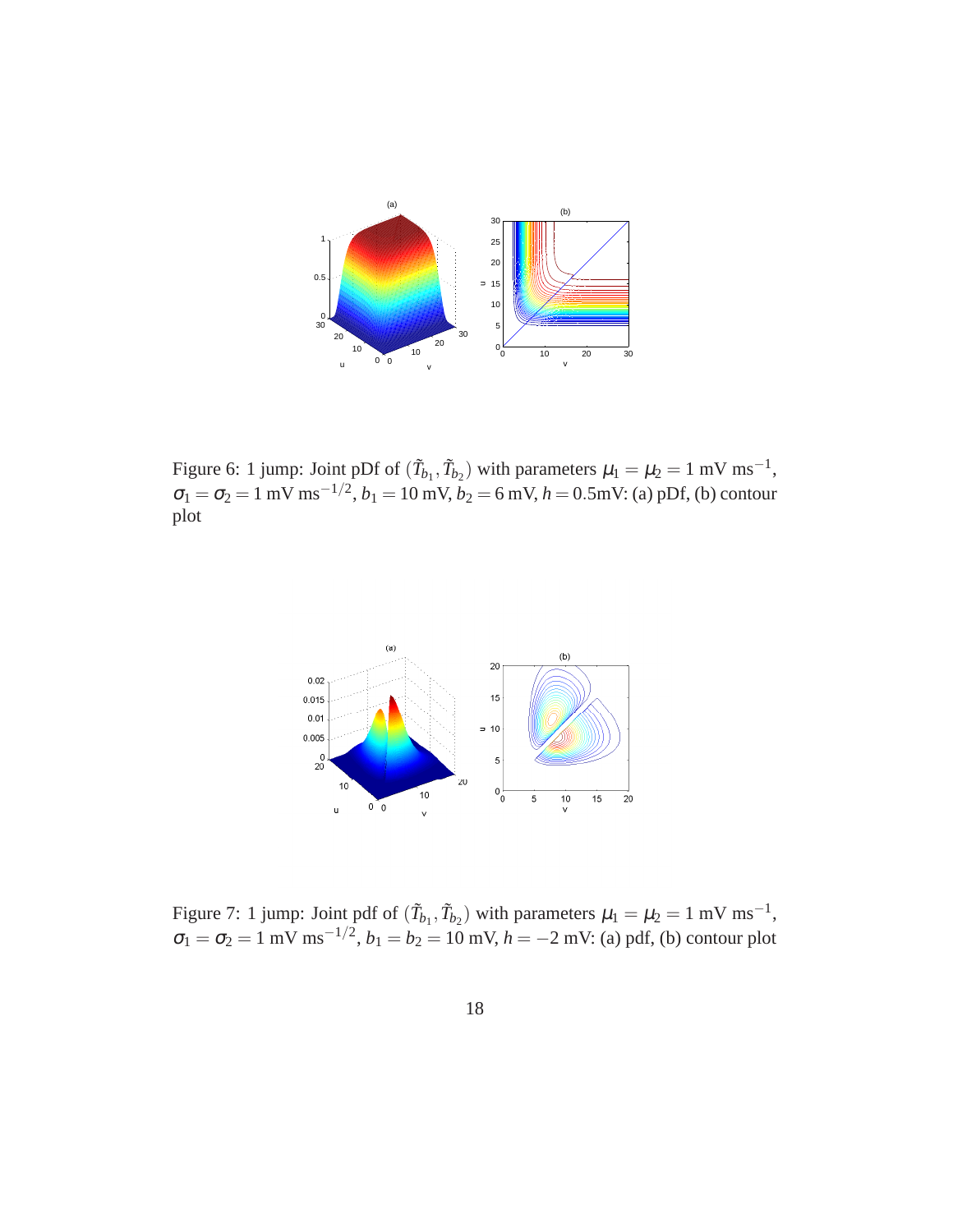$\tilde{T}_{b_1} \approx \tilde{T}_{b_2}$  as shown by the jump in the distribution. The two bounds are close and indicate a good approximation.

In Figure 9 the case of negative jump is described. The parameters of the process are  $\mu_1 = \mu_2 = 1 \text{ mV ms}^{-1}$ ,  $\sigma_1 = \sigma_2 = 1 \text{ mV ms}^{-1/2}$ ,  $b_1 = b_2 = 5 \text{ mV}$ , and the jump  $h = -0.5$  mV is negative. In this case we do not observe synchronous spikes.



Figure 8: n jumps: Bounds for the joint pDf of  $(\tilde{T}_{b_1}, \tilde{T}_{b_2})$  with parameters  $\mu_1 =$  $\mu_2 = 0.7 \text{ mV ms}^{-1}$ ,  $\sigma_1 = \sigma_2 = 1 \text{ mV ms}^{-1/2}$ ,  $b_1 = b_2 = 5 \text{ mV}$ ,  $h = 1 \text{ mV}$ :(a)  $u = 7$ (dotted line),  $u = 15$  (solid line), (b) contour plot of the upper bound

#### **6. Conclusions**

The analysis of the dependence properties of the point processes is of interest for their application to neuronal networks. This study requests the knowledge of the joint distribution of the inter- and forward-times. Simulations are the typical methods for the study of these times. The use of the Wiener process to model the underlying behavior of the considered network allows an analytical and numerical approach. The proposed model considers a bivariate Wiener process whose components are linked via jumps and are constrained by boundaries. We derive a closed form expression of the joint distribution of FET and forward times and we implement it, performing a numerical study of the involved integrals. This suggests to pursue in this direction with the analysis of successive intertimes, i.e.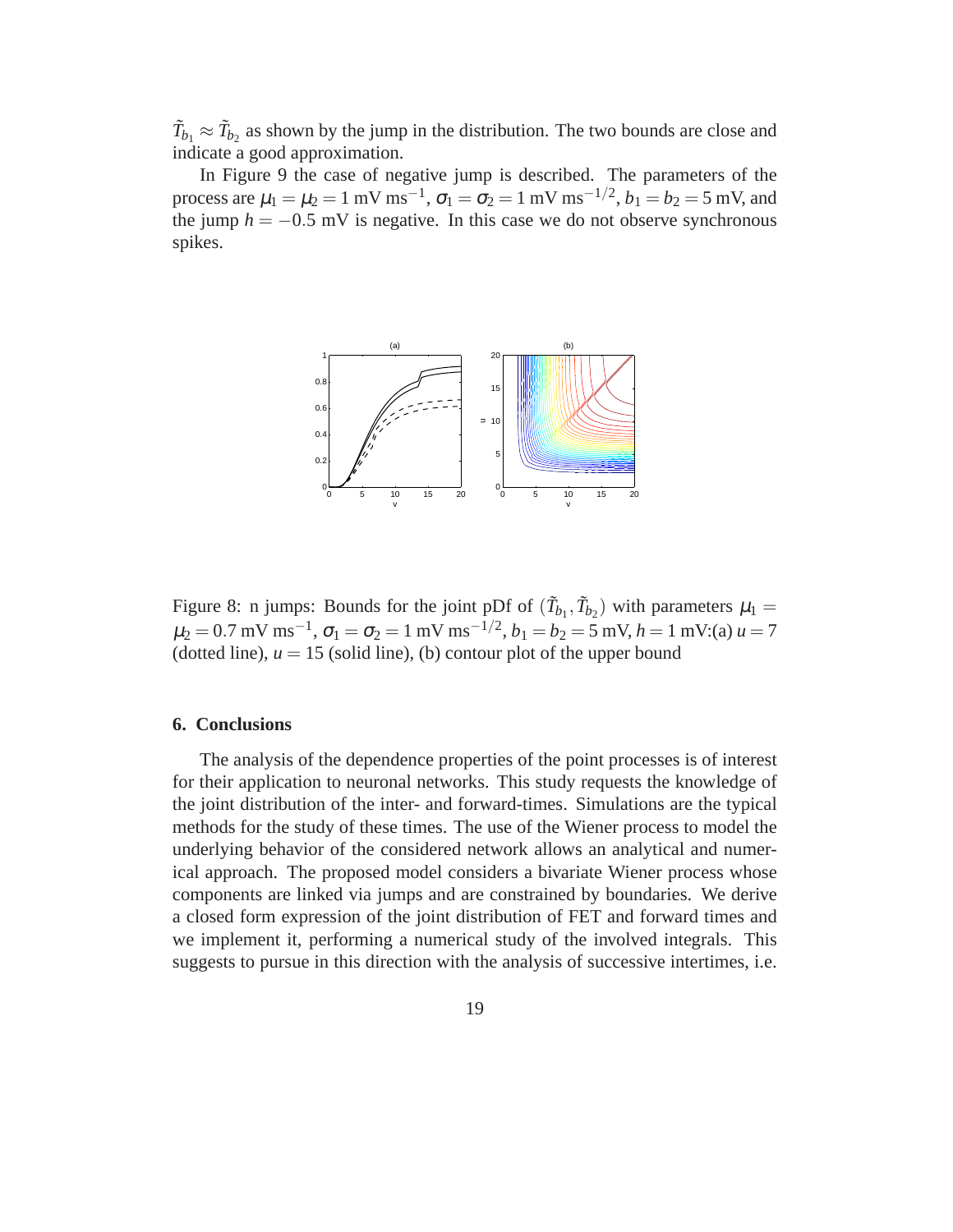

Figure 9: n jumps: Bounds for the joint pDf of of  $(\tilde{T}_{b_1}, \tilde{T}_{b_2})$  with parameters  $\mu_1 = \mu_2 = 1 \text{ mV ms}^{-1}, \ \sigma_1 = \sigma_2 = 1 \text{ mV ms}^{-1/2}, \ b_1 = b_2 = 5 \text{ mV}, \ h = -0.5$ mV:(a)  $u = 7$  (dotted line),  $u = 15$  (solid line), (b) contour plot of the upper bound

 $\left(\sum_{n=1}^{m_1}\right)$  $\tilde{T}_{n=0}^{m_1} \tilde{T}_{b_1}^{(n)}$  $\theta_{b_1}^{(n)}, \Theta_{b_2}^{(\rho)}$  $\binom{(\rho)}{b_2} + \sum_{n=1}^{m_2}$  $\tilde{T}_{n=k+1}^{(n)}$   $\tilde{T}_{b_2}^{(n)}$  $b_2^{(n)}$  for each choice of  $k \in \mathbb{N}$ ,  $m_1 \in \mathbb{N}$  and  $m_2 \in \mathbb{N}$ ,  $m_2 > k$ . Other extensions could concern a model with more than two components. In this case the procedure is similar but numerics becomes computationally expensive. Unfortunately, a direct extension of the methodologies to other processes is not possible since the method is based on the Markov property and on the spatio-temporal homogeneity of the Wiener process.

The analytical results obtained in this work can be used to improve the statistical results obtained in [22].

#### **Acknowledgments**

Work supported in part by MIUR Project PRIN-Cofin 2008 and by project AMALFI - Advanced Methodologies for the AnaLysis and management of the Future Internet (Universita di Torino/Compagnia di San Paolo). `

### **References**

[1] Abramowitz M. and Stegun I. A. Handbook of Mathematical Functions With Formulas, Graphs, and Mathematical Tables. Dover, New York (1964)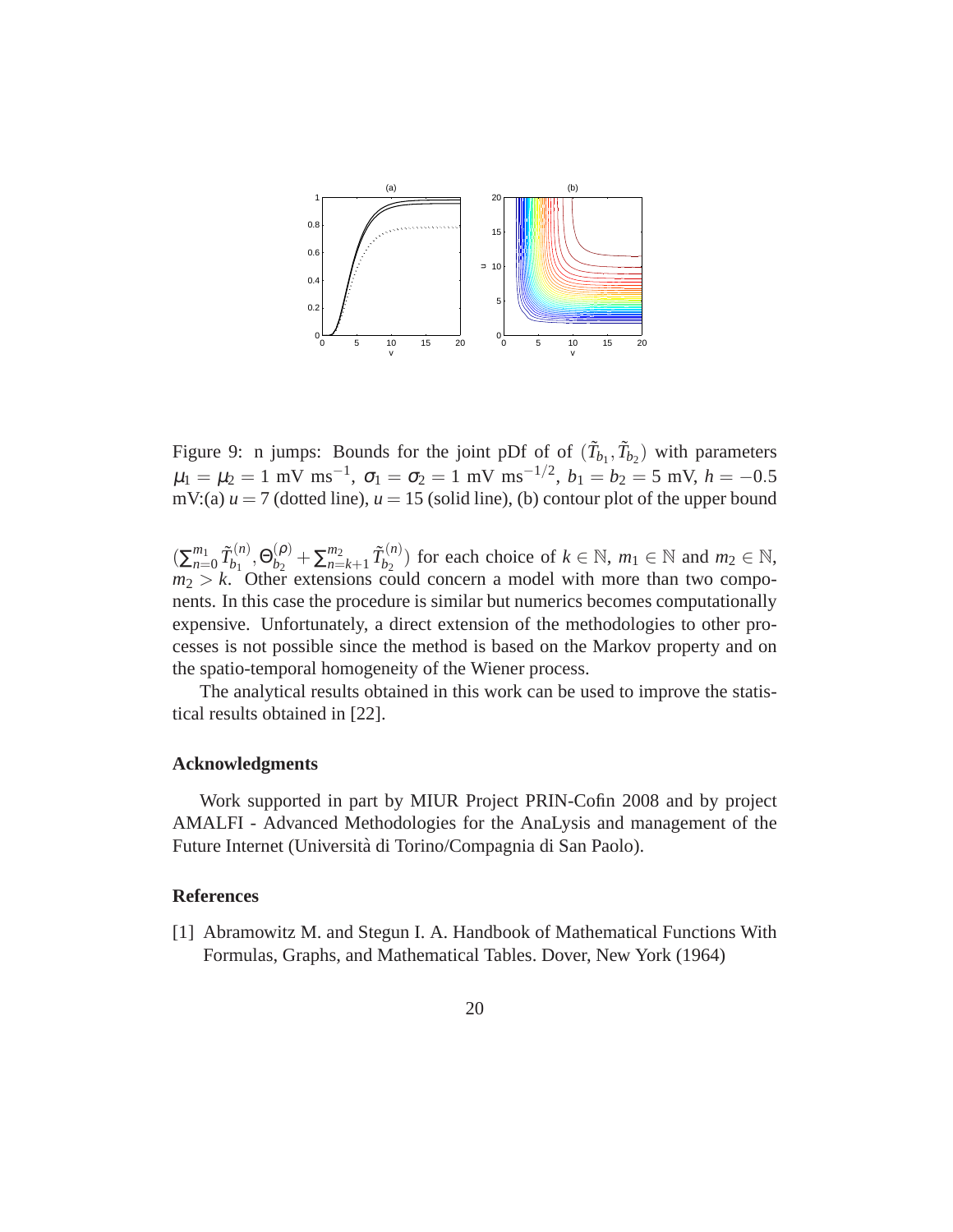- [2] Brunel N. and Hansel D. How noise affects the synchronization properties of recurrent networks of inhibitory neurons. Neural Comput. **18**, 1066–110 (2006)
- [3] Burkitt A.N. A review on Integrate-and-FIre neuron model: I . The Homogeneous synaptic input. Biol Cybern **95**, 1–19, (2006)
- [4] Burkitt A.N. A review on Integrate-and-FIre neuron model: I . The Inhomogeneous synaptic input and network properties. Biol Cybern. **95**, 97-112, (2006)
- [5] Cox H.D. and Miller D.R. The Theory of Stochastic Processes. Chapman & Hall (1965)
- [6] Capocelli R.M. and Ricciardi L.M. Diffusion approximation and the first passage time for a model neuron. Kybernetik **8**: 214-223 (1971)
- [7] Cox D.R. and Lewis P.A.W. The Statistical Analysis of Series of Events. Chapman and Hall, (1966)
- [8] Gerstein G.L. and Mandelbrot B. Random walk models for the spike activity of a single neuron. Biophys. J. **4**, 4168 (1964)
- [9] Gerstner W. and Kistler W.M. Spiking Neuron Models Single Neurons, Populations, Plasticity. Cambridge University Press, Cambridge (2002)
- [10] Giraudo M.T., Sacerdote L. and Sirovich R. Effects of random jumps on a very simple neuronal diffusion model. BioSystems **67**, 75–83 (2002)
- [11] Grün S. and Rotter P. Analysis of Parallel Spike Trains. Springer, New York (2010)
- [12] Hespanha J.P. and Teel A.R. Stochastic impulsive systems driven by renewal processes, in 17th International Symposium on Mathematical Theory of Networks and Systems (MTNS06), Kyoto, Japan, (2006)
- [13] Lago-Fernandez L.F., Huerta R., Corbacho F. and Siguenza J.A. Fast Response and Temporal Coding on Coherent Oscillations in Small-World Networks, Phys. Rev. Lett. **84**, 2758 (2000)